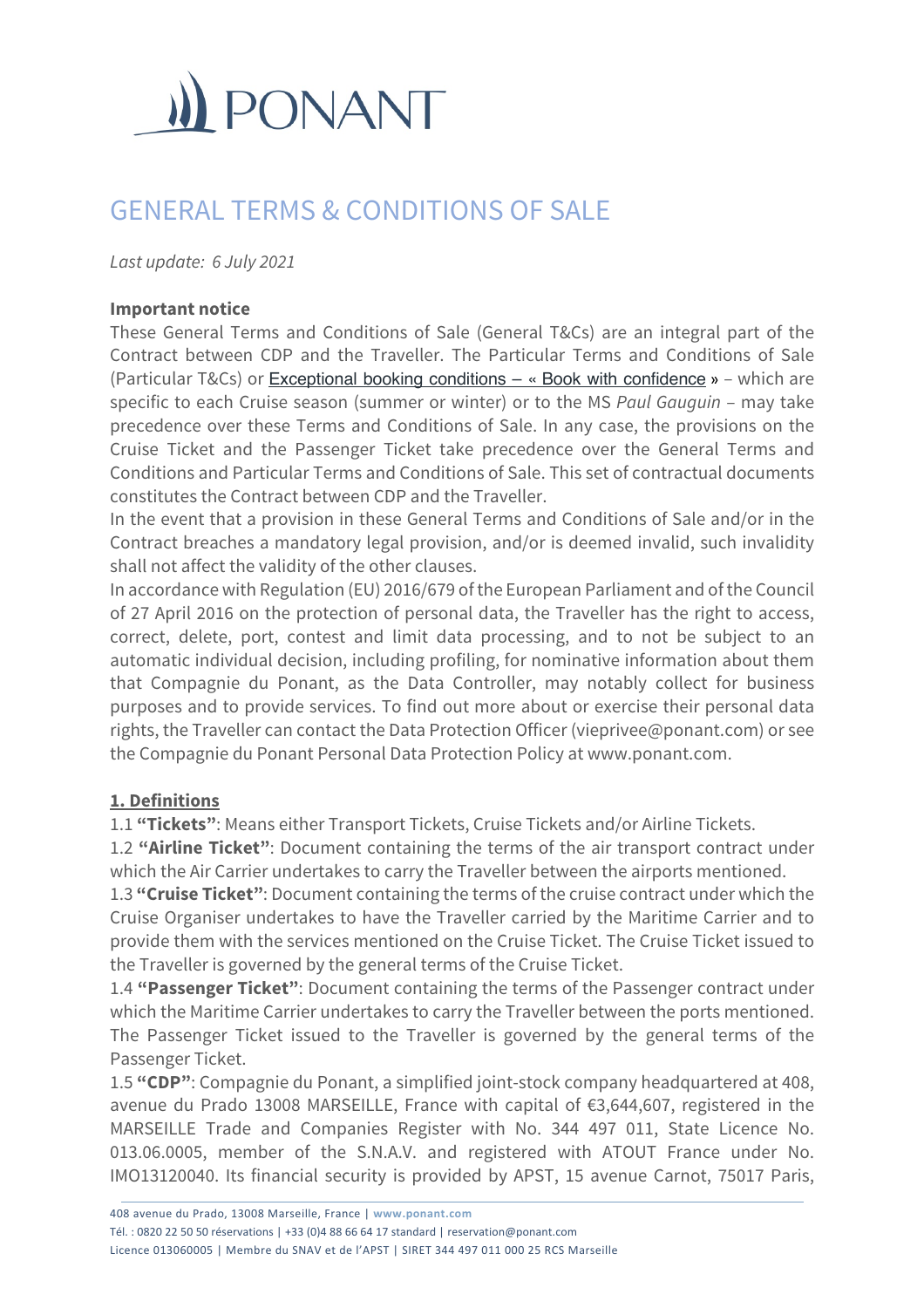# ONANT

France. Compagnie du Ponant is insured with Generali Assurance IARD – 7 boulevard Haussmann – 75456 PARIS Cedex 09, France, under Professional Indemnity contract No. AA714708.

1.6 **"Acceptance of the Contract"**: Means the moment when the Contract begins between the Traveller(s) and CDP, that is, when the latter confirms the Traveller reservation.

1.7 **"General Terms and Conditions of Sale" or "General T&Cs"**: The provisions of this document.

1.8 **"Particular Terms and Conditions of Sale" or "Particular T&Cs"**: Contract terms that apply to the Contract and are specific to each Cruise season: summer or winter.

1.9 "**Contract"**: All the respective obligations of CDP and the Traveller as set out on the invoice and Tickets, as well as in the General T&Cs and Particular T&Cs.

1.10 **"Cruise"**: Maritime tour as described in the Sales Brochure and/or on the CDP website and on the Cruise Ticket.

1.11 **"Expedition Cruise"**: Cruise during which exploratory excursions in inflatable boats are planned and accompanied by naturalist guides.

1.12 **"Pre-Booked Excursion and/or extension":** Services including Transfers, sightseeing trips and ground services before, during and/or after the Cruise.

1.13 **"Package"**: means the combination of a Cruise and a flight, and/or a Transfer, and/or Pre and Post-Cruise Services, and/or Pre-Booked Excursions/Extensions, and/or any other tourist service booked at the Acceptance of the Contract. This does not include excursions on land that have not been booked at the same time as the Cruise itself, or services offered on board the ship.

1.14 **"Cruise Organiser"**: Natural person or company that undertakes to have Travellers carried by the Maritime Carrier and provide them with the services mentioned on the Cruise Ticket, and whose letterhead appears on the Cruise Ticket.

1.15 **"Disabled Person" or "Person with Reduced Mobility"**: Any person who is limited in their activities or restricted in their participation in the agreed Services due to a substantial deterioration of one or more physical, sensory, mental, cognitive or psychological functions, to multiple disabilities or to a disabling health problem.

1.16 **"Service"**: Means any Cruise, Package, flight, Transfer, Pre- or Post-Cruise Service, Pre-Booked Excursion/Extension and any tourist service booked at the Acceptance of the Contract.

1.17 **"Price"**: Total cost of Services booked by the Traveller.

1.18 **"Pre- and Post-Cruise Services"**: Services including Transfers, sight-seeing trips and ground services before, and/or after the Cruise, as mentioned in the Contract.

1.19 **"Transfer"**: Operation involving transporting Travellers between the embarkation port and/or the disembarkation port and a meeting point set by CDP (airport, hotel, train station, etc.).

1.20 **"Maritime Carrier"**: Natural person or company that operates the ship carrying Travellers, and whose letterhead appears on the Passenger Ticket.

1.21 **"Air Carrier"**: Company that undertakes to carry Travellers by air and whose letterhead appears on the Airline Ticket.

1.22 **"Seller"**: Natural or legal person who has sold the Services included in the Contract direct to Travellers.

)))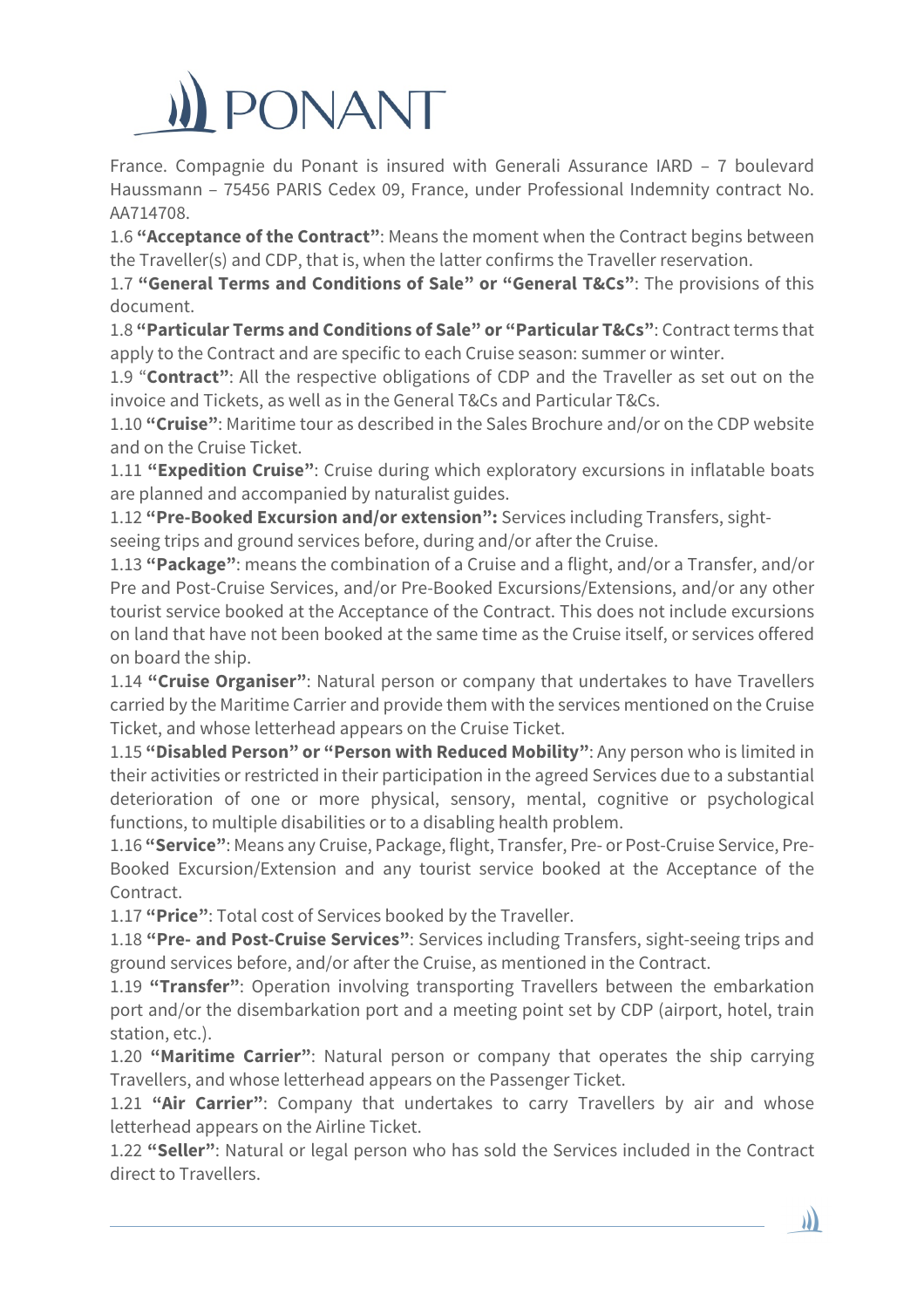

1.23 **"Travellers"**: Any person named at the time of booking/the Acceptance of the Contract and appearing on the invoice and/or on the Tickets issued by CDP or by the Seller.

## **2. Acceptance and application of the General Terms and Conditions**

2.1 The Acceptance of the Contract constitutes the Traveller's unreserved acceptance of all these General T&Cs and Particular T&Cs, as well as the clauses and terms of the Passenger Ticket and Cruise Ticket.

### **3. Applicable text**

3.1 Where CDP acts as Maritime Carrier, the contractual relations between CDP and the Traveller are governed by the Passenger Ticket and by the provisions of the French Transport Code, particularly Articles L 5420-1 to L 5421-12, by the implementing Decree of 31 December 1966 and the provisions of the London International Convention of 19 November 1976, and where appropriate, those of Regulation 392/2009 of the European Parliament and of the Council of 23 April 2009, which are an integral part of the Passenger Ticket.

3.2 Where CDP is the Cruise Organiser, the contractual relations between CDP and the Traveller are governed by the Contract, which includes the Cruise Ticket, as well as by Articles 47 to 49 of French Law No. 66-420 of 18 June 1966 on maritime affreightment and carriage contracts and its implementing decree of 31 December 1966.

3.3 Where CDP is the Seller of a tourist package within the meaning of Article L.211-2 of the French Tourism Code, the contractual relations between CDP and the Traveller are governed by the Contract and by Articles L.211-1 and following of the Tourism Code.

# **4. Payment of the price**

4.1 The Acceptance of the Contract entails paying a deposit equivalent to 25% of the Price of this Service, with the balance to be paid no later than 90 business days before the start of the initial Service in the Contract.

4.2 After the Service has been fully paid for, the Traveller will receive the Ticket(s) and, where applicable, the vouchers and insurance contract, if these have been purchased direct from CDP.

# **5. Prices and discounts per person and per cruise**

5.1 **The reference price** for the cruise is available as long as the cruise is open for sale and is per person and based on double stateroom occupancy.

5.2 **The PONANT BONUS price** is the best price you can access on the day of booking. It can save you up to 30% on the cruise reference price (port-to-port price only, excluding port and security taxes, air fare, and any land-based services). The PONANT BONUS price is yield managed so subject to availability and can change without prior notice. The PONANT BONUS price does not apply to the MS *Paul Gauguin*.

5.3 **Single Supplement**. The single supplement applies to any person who occupies a stateroom on their own. It applies to the port-port element (excluding port taxes) of the current PONANT BONUS price. This supplement may vary depending on how full a particular

IJ)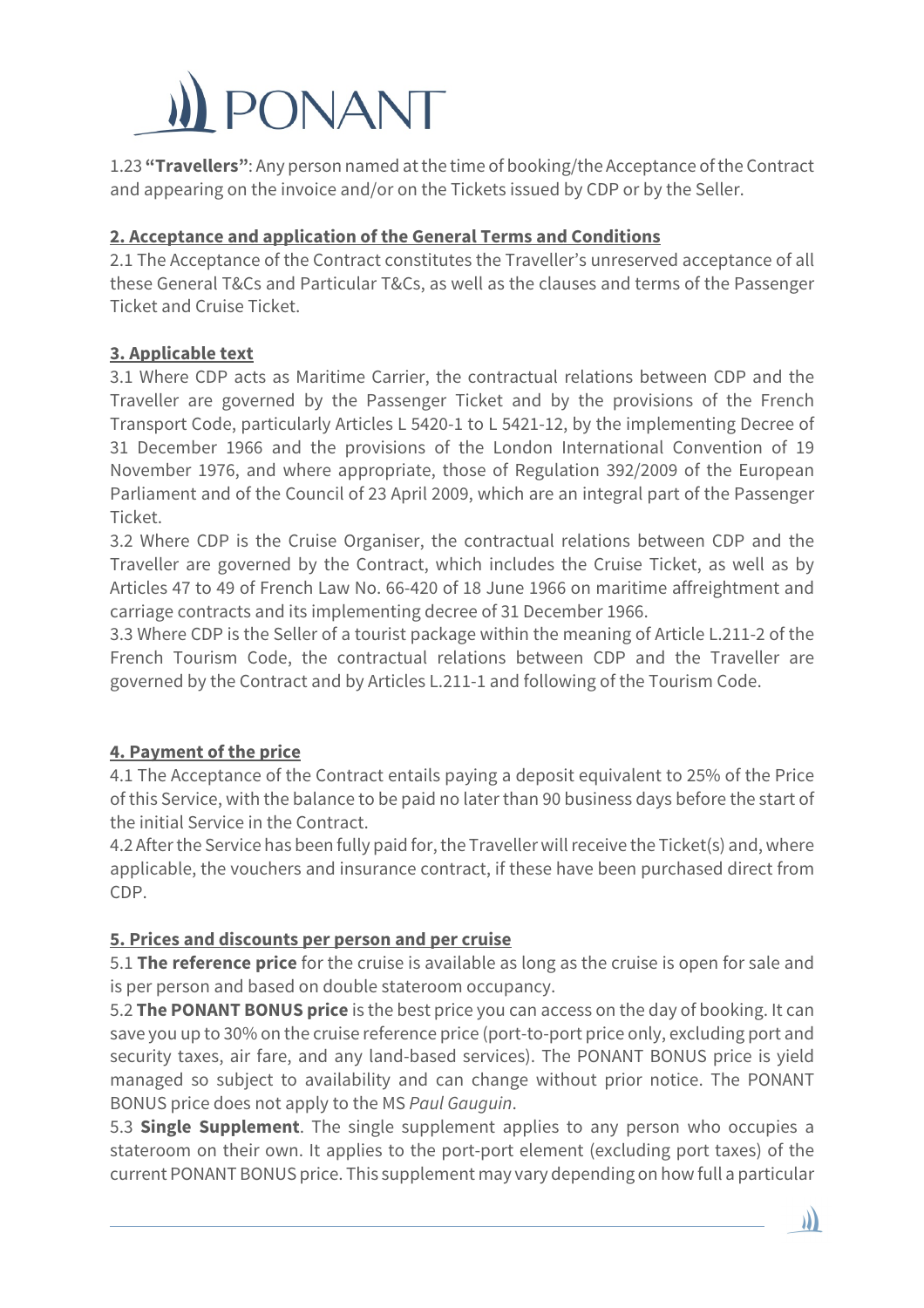# **PONANT**

cruise is. It may therefore change for certain categories of staterooms and/or suites only, or for any cruise at any time without notice. There is no single supplement on selected cruises for certain stateroom categories. This selection is updated according to how full a particular cruise is and can be checked online at www.ponant.com.

5.4 Depending on how full the ship is (excluding *Le Ponant* and the MS *Paul Gauguin*) at the time of booking, a **"guaranteed" stateroom** in the Deluxe Stateroom Deck 3 category may be offered. This means the booking is made in the Deluxe Stateroom Deck 3 category, but no stateroom number is assigned. Staterooms will be allocated at the discretion of the Company and may change at any time until embarkation. Once a stateroom number has been assigned, no change request can be accepted. The advantage of this approach is that passengers can enjoy superior-category accommodation without paying a surcharge. In any case, the minimum category chosen when booking is guaranteed.

# 5.5 **Other discounts**

These offers cannot be combined with any other type of reduction or special offer. **Except for the Single Traveller Offer and the PONANT BONUS, the offers described below are not combinable.** If you qualify for several discounts, the amount for the second discount is calculated using the price obtained after taking off the first discount, and so on.

5.5.1 **Consecutive Cruises**: Discount only applies to port-port cruise price only, excluding port taxes, and is subject to availability at time of booking.

- On all our cruises: 10% off on any consecutive cruise
- On a selection of cruises (list can be viewed any time on our website www.ponant.com):
- 20% off the 2nd cruise
- 30% off the 3rd cruise
- 40% off the 4th cruise

# 5.5.2 **PONANT Yacht Club Members:**

**Commodore**: 12.5% off the port-port cruise price only, excluding port and security taxes. **Grand Admiral**: 10% off the port-port cruise price only, excluding port and security taxes. **Admiral**: 7.5% off the port-port cruise price only, excluding port and security taxes.

**Major**: 5% off the port-port cruise price only, excluding port and security taxes.

# 5.5.3 **Honeymoon Offer:**

If you go on a cruise in the 12 months after your wedding or civil partnership celebration, you can enjoy the following benefits :

- 5% off the port-port cruise price only, excluding port and security taxes,

- Bottle of champagne on arrival,

- Photo shoot with five couple's photos included (all ships except *Le Ponant* and Le Paul Gauguin,

- Two free spa treatments (maximum value: €120 per treatment) (all ships except *Le Ponant & Le Paul Gauguin*),

- On-board surprises.

On the MS *Paul Gauguin*, you can enjoy a traditional Polynesian blessing, as well as a bottle of champagne in your stateroom.

Offer valid on presentation of proof of eligibility.

# **5.5.4 Wedding Anniversaries:**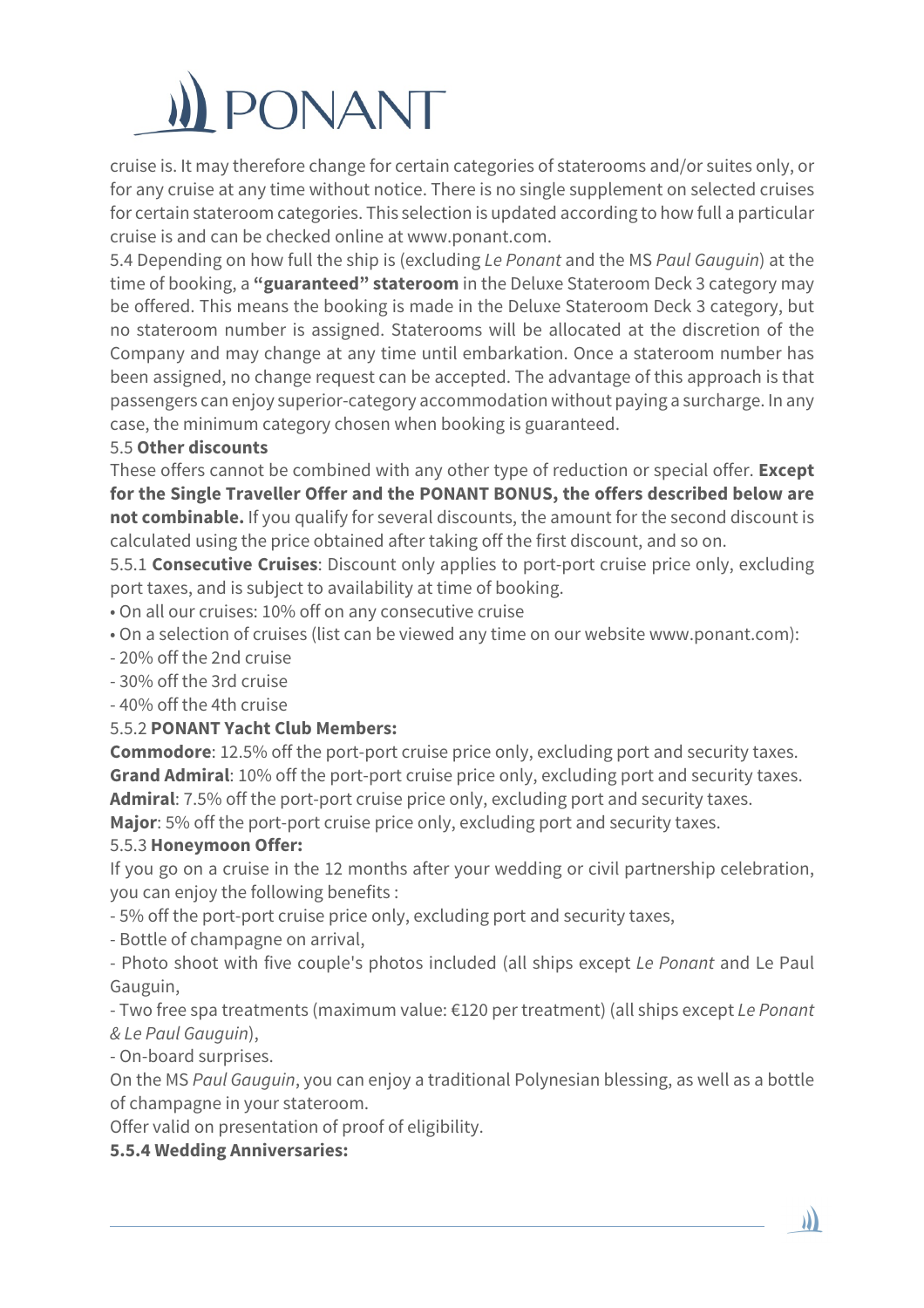# **PONANT**

Every multiple of five years after your wedding or civil partnership (5, 10, 15, 20, etc.) you can enjoy a €200 discount per stateroom/suite for a cruise during the anniversary year. Offer valid on presentation of proof of eligibility. Discount can be applied once per anniversary year.

# **5.5.5 Family & Friends:**

• Where a reservation includes at least five paying passengers, the entire party receives a 5% discount on the same port-to-port cruise (excluding port taxes). All passengers must be on the same booking number to qualify for the discount.

# **5.5.6 Special discounts for children**

Children under 18, sharing their cabin with 2 adults  $(2 \text{ adults} + 1 \text{ child})$ 

- from 1 year old for Yachting cruises, from 6 years old for Expeditions cruises, from 8 years old for cruises onboard the COMMANDANT-CHARCOT), are welcomed free of charge on board our ships.

A child sharing a single adult's cabin (1 adult + 1 child) is considered a paying adult (adult rate).

**5.5.7 Referral Program**: When you refer someone, you will enjoy a €500 discount per stateroom on your next cruise when the person you refer has deposited on their first cruise. The person you refer will in turn receive a €500 discount per stateroom on their first cruise. If the person you have referred cancels, your discount will no longer apply but you can use the offer again whenever the person makes a new reservation. The discount for the person referring and for the person referred may not give rise to a payment or refund in cash. The discount for the person referred applies immediately and is limited to one use per stateroom and per person referred. The discount for the person referring must be used all at once. Referral discounts can be accumulated and added to a referrer's booking up until final payment of their next cruise. The person referring should share their PONANT Yacht Club number, or enough information to be identified, with the people being referred. In the absence of precise enough identification, the Referral Program cannot proceed. The person referring must have already sailed with PONANT. The person referred should not have already sailed on a PONANT ship. Neither party should be or have been part of the PONANT staff or worked for a travel agency. Although an unlimited number of people can be referred, there can only be one person referred per household, and the person referring, and the person referred should not be part of the same household. The person referring and the person referred cannot share a stateroom; neither can two people referred. The Referral Program cannot proceed if the person referred, or another member of their household has already been referred.

The discount for the referrer is combinable with other selected offers. However, the discount provided to the person being referred is not combinable with any other discount described above except the PONANT BONUS and Consecutive Cruises discounts. Travel Agents are not eligible for the Referral Program. Referral Program discounts cannot be applied to group or charter bookings.

5.5.8**On-board bookings**: 5% off the port-port cruise price only (excluding port and security taxes) for each new cruise booked with our on board staff.

 $\mathbf{y}$ 

# **6. Passports, visas and vaccination certificates**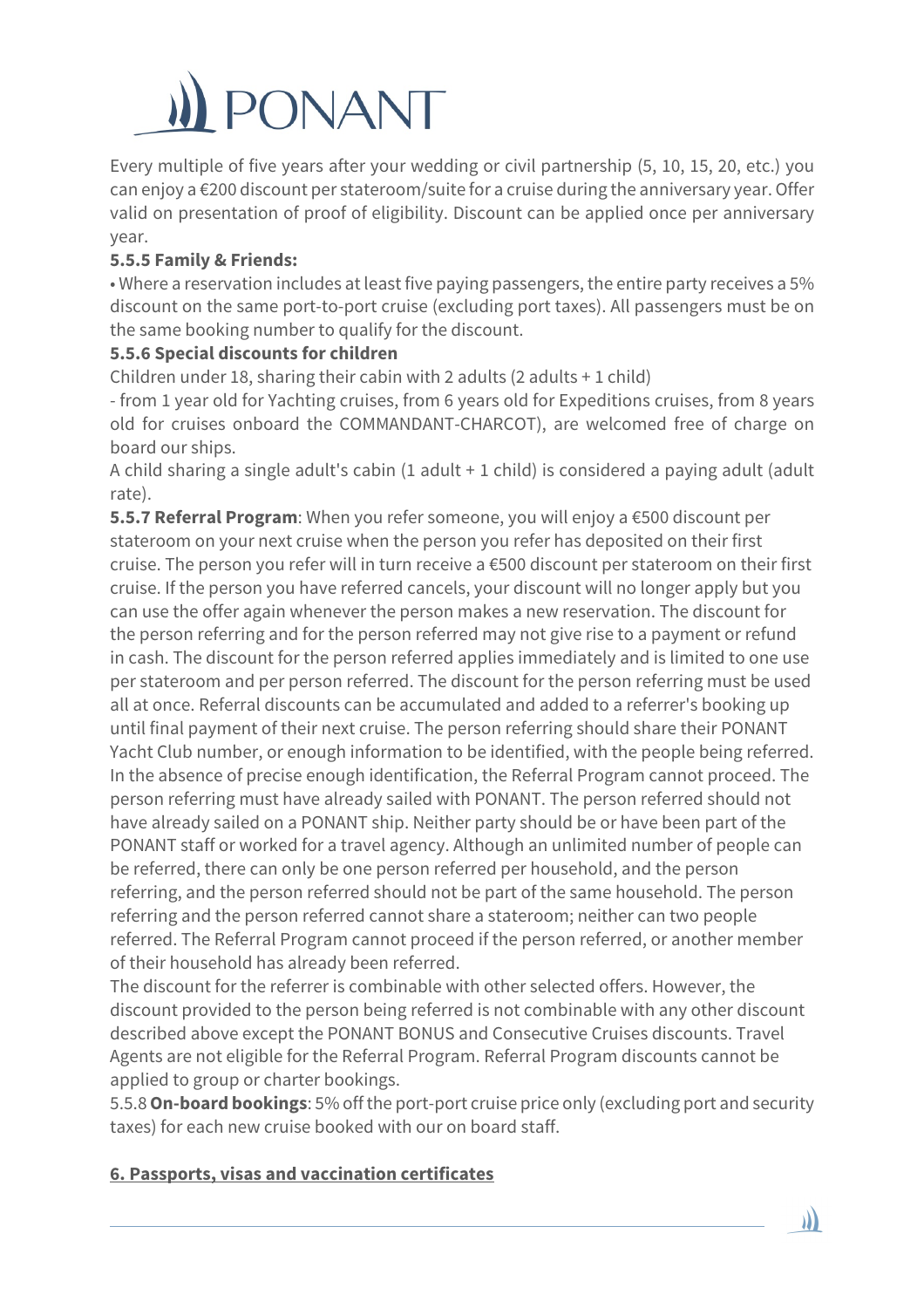

6.1 Before the Acceptance of the Contract, it is the responsibility of each Traveller with French nationality to comply as appropriate with the administrative and/or health formalities required by the countries involved in the Services, notably those communicated by CDP and accessible on the www.ponant.com website and in the brochure.

6.2 Before the Acceptance of the Contract, Travellers of other nationalities should find out from competent embassies and/or consulates the administrative and/or health formalities they need to comply with because these are required by the countries involved in the Services.

6.3 CDP will in no event be liable for the consequences of the Traveller not complying with police, customs or health formalities before or during the Services period. Any Traveller who is unable to board a flight or the ship due to not showing the required documents cannot claim any refund or compensation, with the exception of a denied boarding for noncompliance with the Sanitary Protocol.

6.4 In any case, it is recommended that Travellers check all information with the relevant authorities before the date of departure. CDP advises Travellers to read their government's latest travel advice online for the destinations chosen. In France, the website is http://www.diplomatie.gouv.fr/fr/conseils-aux-voyageurs and the telephone number is +33 (0)1 43 17 53 53 (French Ministry of Foreign Affairs). CDP would like to alert Travellers to the fact that the information given can change right up until the departure date, so should be checked until departure. CDP would ask Travellers to adjust their behaviour to the destination; to be vigilant and avoid carrying valuable items when travelling abroad.

6.5 Traveller passports will be checked against national and international criminal databases, including those of Interpol.

# **7. Embarkation and maritime carriage conditions**

#### **• General rules**

7.1 The Traveller must report for embarkation in line with the terms set out in the Passenger Ticket and at least two hours before the ship's scheduled departure time. The Passenger Ticket and/or Cruise Ticket issued by CDP are only valid for the Cruise and ship mentioned on the ticket.

7.2 The purpose of the Passenger Ticket is to transport Travellers and their luggage from embarkation at the departure port to disembarkation at the destination.

7.3 All Travellers must have a valid passport, or identity card if appropriate, valid for six months after their return date, as well as visas and vaccination certificates as these may be required at the ship's ports of call and arrival. Every Traveller is personally responsible for complying with legal and regulatory requirements before departure. The Carrier, Cruise Organiser and/or CDP and/or Captain can deny embarkation or disembarkation to any Travellers without the correct documents authorising them to disembark at the scheduled arrival point and ports of call.

7.4 If a Traveller who has booked a port-port Cruise organises their own air or land transport to the embarkation point and/or from the disembarkation point back to their home, it is strongly recommended that they buy tickets that can be amended and refunded, and allow sensible train station/airport/port transfer time. If there are delays, cancellations or changes, CDP will not cover transport or Transfer costs, or any other type of service outside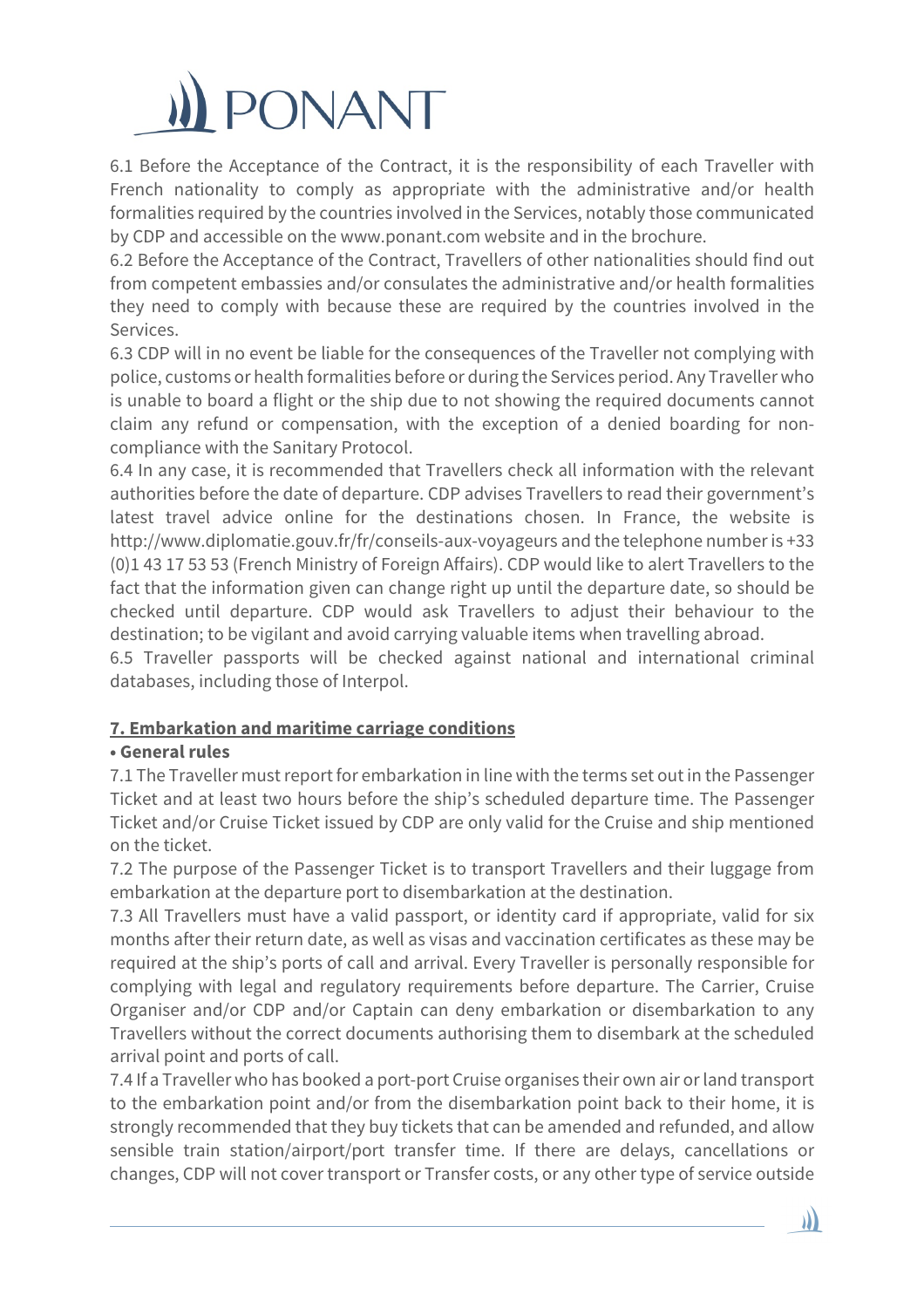

the Cruise Ticket provisions and not bought direct from CDP. CDP is not responsible for any incidents or accidents involving property or persons that arise en route to/from the ship.

7.4.1 For Ocean Voyages: to make sure you are ready for embarkation on the day of departure, we would encourage you to spend the previous night in the departure city. Similarly, with regards to disembarkation, we would also strongly suggest booking a flight the day after arrival. These often-long sea voyages are more affected by weather conditions, including wind and currents, than any other type of trip. This may mean bringing sailing times forward and/or delaying the ship's arrival.

7.5 Each Traveller guarantees that they are fit to travel by sea and that their health and conduct will not harm other Travellers or the smooth running of the Services agreed and/or offered. If a Traveller's health is likely to limit their ability to carry out the Services agreed, or may disrupt them, they must warn CDP and provide a medical certificate on request to prove their fitness. Any known health problems must be reported in writing at the Acceptance of the Contract, or at the latest before the ship's departure (or before the Services begin) to the CDP medical service.

7.5.1 The Traveler must present themselves for boarding under the conditions set by the Health Protocol, which was communicated by CDP and accepted by the Traveler before their purchase and possibly updated before their departure, and which they must respect. correctly throughout the sailing. CDP also invites travelers to regularly take note of updates on the CDP website (https://en.ponant.com/sail-with-confidence).

If, on the day of embarkation, the Traveler is not in compliance with the Health Protocol, the conditions of which are cumulative, the Carrier, the Organizer of the Cruise, and / or CDP and / or the Commander may refuse the boarding. For this sole reason, CDP undertakes, on an exceptional basis, to issue a credit to the Traveler, valid on a future cruise, and equal to 100% of the sums paid for the booking (excluding insurance, the amount of which will be deducted, and excluding other services used, actual costs of Pre and Post Cruise Services, excluding insurance.

7.6 Medical consultations, care and medication on land and on board the ship are the responsibility of the Traveller. All Travellers must ensure that they have appropriate medical insurance coverage.

7.7 If there is an epidemic risk, the Carrier, Cruise Organiser, CDP, ship Captain or any local health authority can require Travellers to complete a health questionnaire and, where appropriate, a screening test before or on embarking or disembarking, including during stopovers.

7.8 For Expedition Cruise programmes, where, as stated, medical facilities are several days' sailing away, a compulsory full medical questionnaire (provided at the Acceptance of the Contract) must be filled in by the Traveller's General Practitioner between 90 and 45 days before the start of the Service. This document must be returned by post or email to the CDP medical department (qm@medical.ponant.com) no later than 40 days before the Services begin. Medical certificates dated before this period will not be valid. Self-certification is not permitted. Any Traveller who does not return their completed compulsory medical certificate will be denied embarkation and will not receive any refund.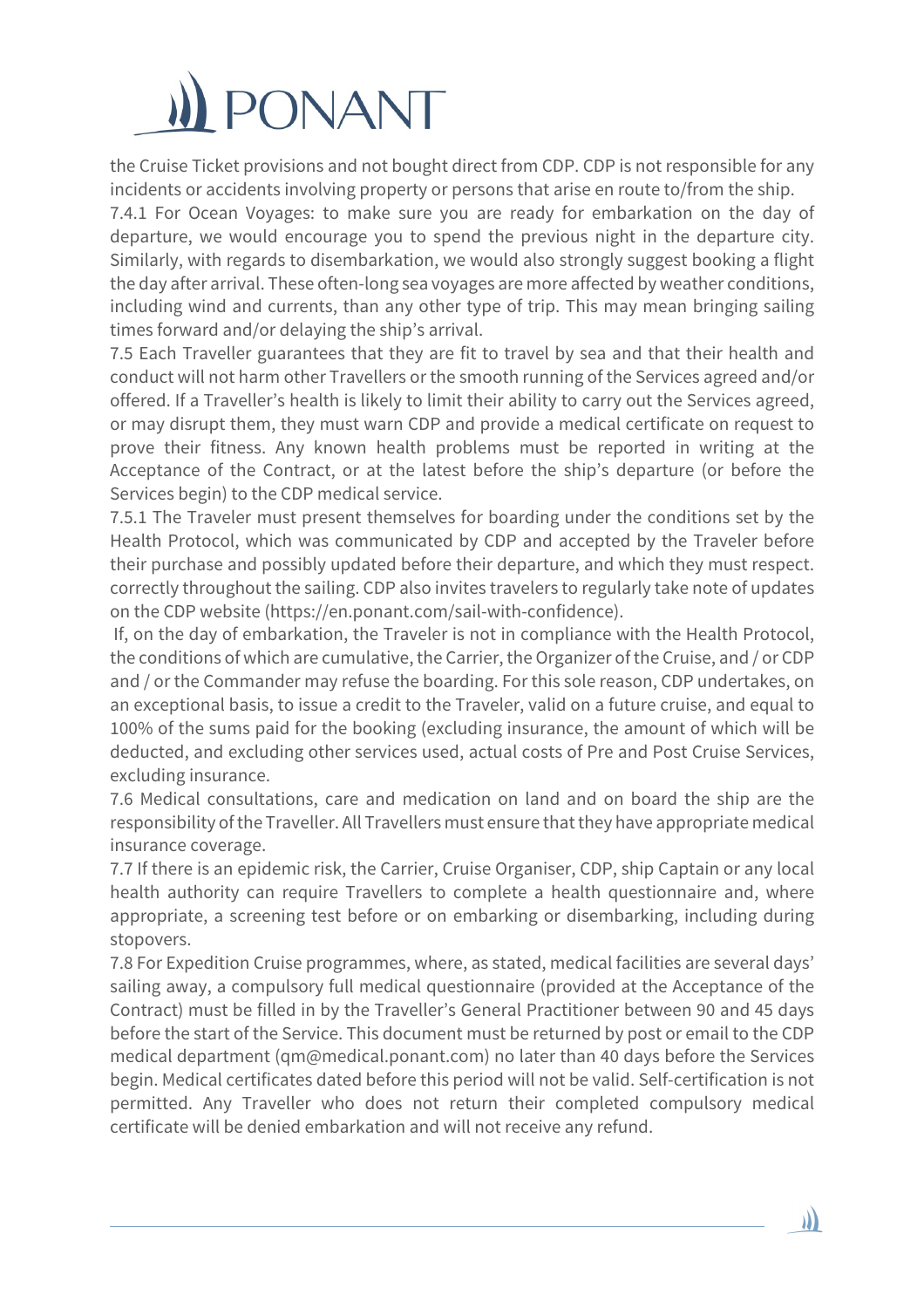

7.9 Travellers must behave in a disciplined way throughout the trip. Travellers must attend any safety demonstration or explanation organised on board and follow crew instructions at all times.

7.10 The Carrier, Cruise Organiser, CDP and/or ship Captain may, if they deem it necessary, terminate the contract and refuse to carry any Traveller not complying with the entry requirements for destination port countries, or whose presence on board could negatively impact the comfort, health or safety of other Travellers, the crew, or be counter to the laws and regulations of ports visited by the ship, or who could make the Carrier, Cruise Organiser and/or CDP responsible for their protection or repatriation. For these reasons, the Cruise Organiser, Carrier and/or CDP and/or the ship Captain may decide to take the following appropriate measures: 1) Forbid the Traveller(s) from embarking or disembarking at any port visited by the ship; 2) Make the Traveller(s) disembark at any port visited by the ship; 3) Transfer the Traveller(s) to another ship; 4) Confine the Travellers(s) on board in their stateroom or the medical service stateroom; 5) Have the doctor or their team administer any drug, medicine or other substance permitted and/or confine the Traveller to a hospital or a similar institution at the destination ports if the on board doctor deems it necessary.

#### **• Disabled Persons and Persons with Reduced Mobility**

7.11 For safety reasons, every Traveller must be independent or travel with someone who can provide all the assistance they need during the Services period.

7.12 Travellers with limited mobility due to a physical disability or a condition requiring special treatment and/or specific assistance, including wheelchair users, must warn CDP in writing when requesting a booking or when the Traveller becomes aware of their disability if it takes effect after booking, but in any case at least 30 days before the Service starts so that CDP is able to confirm that the Traveller can physically undertake the Cruise on board the ship and/or the Services agreed.

7.13 The Cruise Organiser, Carrier and/or CDP and/or Captain reserve the right to deny access to Travellers who have not informed CDP or the Seller of a disability or a need for assistance where the latter are not compatible with safety rules and regulations in the sailing area, or would require care that CDP and/or the Carrier cannot provide, or if the design of the passenger ship, infrastructure and port equipment, including port terminals, would make embarkation, disembarkation and transporting the person concerned in satisfactorily safe conditions impossible.

7.14 Going ashore can be difficult or impossible for Travellers With Reduced Mobility or Disabled Travellers, particularly when disembarking on a launch and/or going out on a zodiac.

7.15 Travellers using a wheelchair, having gained CDP's written agreement, must embark with their own wheelchair and be accompanied by someone who can assist them at any time. In any case, every disembarkation is subject to the Captain's approval.

7.16 *Le Boréal, L'Austral, Le Soléal, Le Lyrial and Le Commandant-Charcot* each have three staterooms specially equipped for Disabled Persons or Persons with Reduced Mobility (two staterooms for PONANT EXPLORERS ships; one stateroom for the MS *Paul Gauguin*). Please note that because of its different design, *Le Ponant* does not allow access for persons with reduced mobility or disabled persons.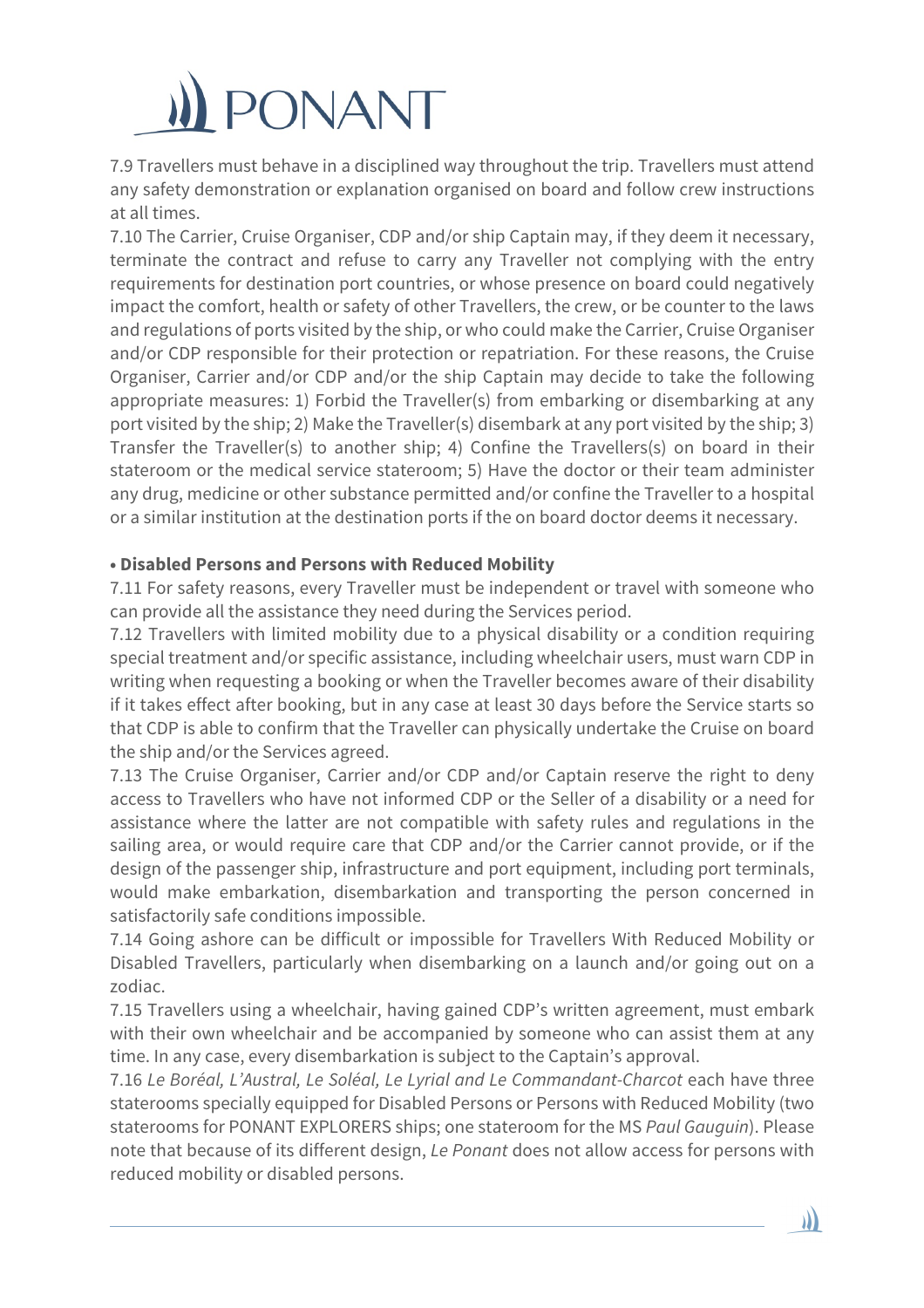

### **• Children and pregnant women**

7.17 CDP allows children to board its ships from a certain age:

• From 1 year old on Yachting cruises (all cruises except Expedition cruises and COMMANDANT-CHARCOT cruises)

• From 6 years old on Expedition cruises

• From 8 years old on COMMANDANT-CHARCOT cruises7.18 For all Expedition Cruises (including COMMANDANT-CHARCOT cruises), children must be totally independent during external activities organized and when disembarking by inflatable boats, be big enough to sit on craft rubber sides, and understand and respond immediately to orders given by responsible persons. Therefore, children may only participate in inflatable boats activities with the approval of the Captain and Expedition Leader depending on the sea conditions and the difficulty of disembarkation at each site visited. The ships do not carry parka's in children's sizes. Parents must arrange to bring a suitable parka for children on Polar Expedition Cruises.

7.19 While on board/on excursions, children who are minors remain the full and total responsibility of their parents or carers.

7.20 PONANT reserves the right to limit the number of children aged under eight on its ships. 7.21 Because ships do not have baby delivery facilities on board, women who are over 26 weeks pregnant are not permitted to embark. In any case, it is recommended that pregnant women hoping to travel on a ship consult a doctor before departure to ensure that their health is compatible with the proposed cruise.

Moreover, no pregnant woman will be allowed to embark on cruises to Antarctica, of the North-West Passage or on Ocean Voyages.

7.22 On the MS *Paul Gauguin*, all children aged under 18 must be accompanied by an adult aged over 21. If the person accompanying is not the child's parent, a "Parental Consent" form must be sent to PONANT.

#### **• Permitted baggage**

7.21 Every Traveller must correctly and clearly label each piece of luggage with their full name, the ship name, their destination and their stateroom number. This information must be written in visible and indelible characters.

7.22 Any merchandise, goods or items whose content could threaten the health and integrity of other Travellers and their baggage, or people and goods; could damage or pollute the ship; materials that are flammable, explosive, corrosive, dangerous, odorous or prone to leaking; items that may not be imported or do not comply with customs or police regulations; and in general, goods and items other than those for the Traveller's personal use are forbidden on board and in luggage (hereinafter "Prohibited Items"). The Traveller will in any case be responsible for any injury, loss or damage suffered as a result of Prohibited Items being in their luggage or stateroom, and will have to hold the Cruise Organiser, Carrier and/or CDP harmless against any legal action that may be brought against them due to these Prohibited Items being found on board or during embarkation or disembarkation. These Prohibited Items can, at any time and in any location, be unloaded, destroyed, thrown into the sea or made harmless by the Cruise Organiser, Carrier, crew

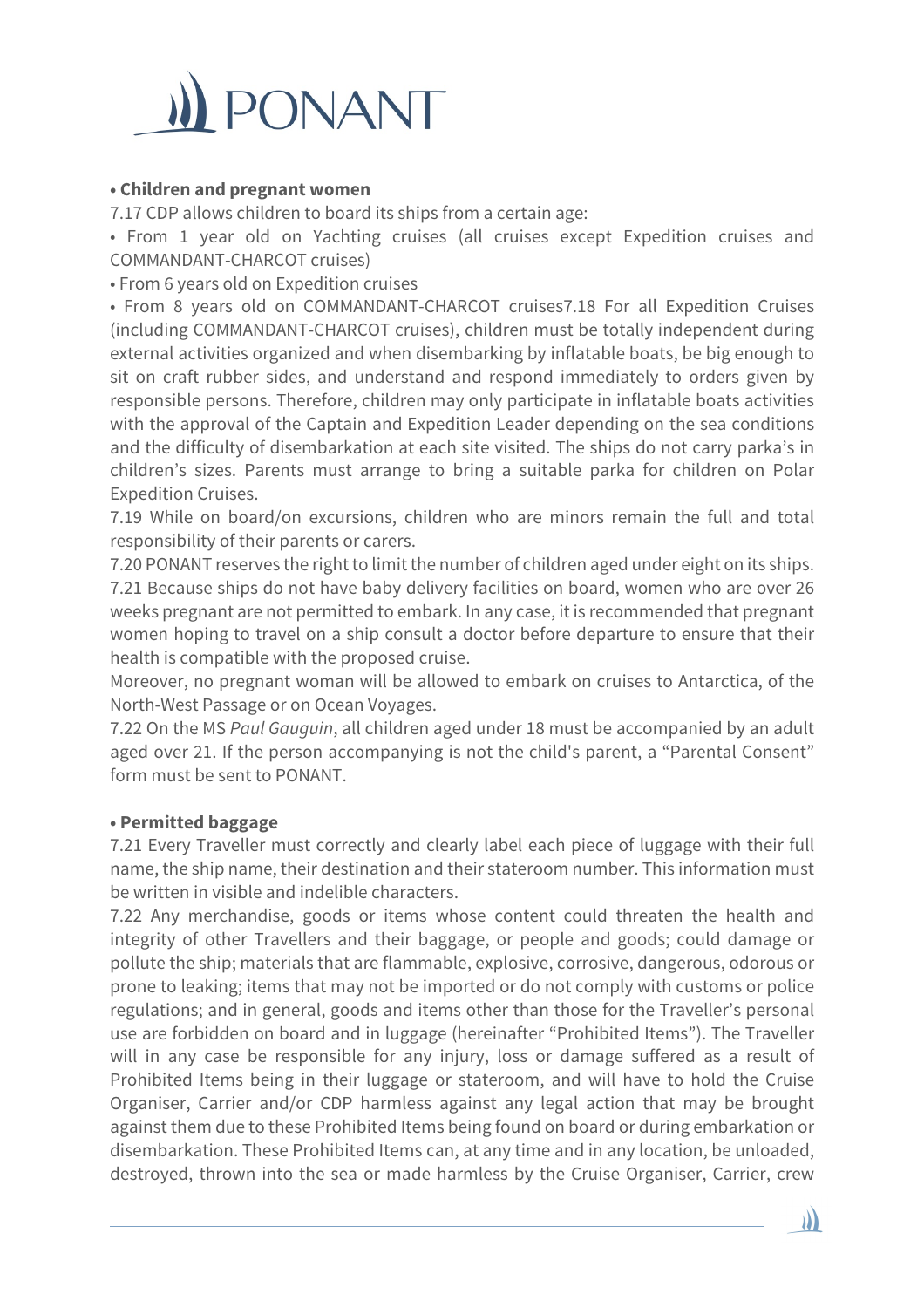

and/or CDP without compensation and regardless of whether the Traveller pays for any destruction costs.

7.23 The Traveller must monitor their baggage and personal belongings throughout the Service period, including time spent on board and during embarkation, transfer and disembarkation. The Cruise Organiser, Carrier and/or CDP disclaim all liability for luggage left unmonitored by the Traveller and for which the latter has not taken all the necessary precautions to avoid theft, loss or damage. The Cruise Organiser, Carrier and/or CDP will not be held responsible for fragile items, jewellery, watches, money, cash, computers and other electronic equipment, mobile phones or any other precious item that the Traveller does not declare as valuable and hand in on the ship with a description and approximate value for each, and for which the Traveller has not paid the corresponding proportional cloakroom fee.

7.24 The Traveller has civil and criminal responsibility for any damage they cause directly or indirectly to the Cruise Organiser, Carrier and/or CDP, to other Travellers or to third parties. They are solely liable for any fines or penalties imposed as a result by competent authorities.

7.25 The Traveller agrees — immediately when requested to do so — to provide the Cruise Organiser, Carrier, crew officers and/or CDP with full access to their stateroom, luggage and personal belongings. This also applies to customs, health and/or administrative authorities in stopover countries or the flag state.

7.26 The Cruise Organiser, Carrier and/or CDP are not liable for any damage to photographic, telephone or electronic equipment, or for cameras lost or damaged while the Services are being provided, whether on board the ship or its dinghies or during embarkation or disembarkation, or for any damage to objects that fall in the water.

#### **• Animals**

7.27 Animals, including service and medical assistance animals, are forbidden on board ships and may not embark.

#### **• Smoking policies**

7.28 Ships are non-smoking except in designated areas on outside decks (also applies to electronic cigarettes).

#### **8. Air transport**

8.1 All Airline Tickets are issued as electronic tickets. The first and last names shown must be identical to those listed on the valid Traveller passports. Any error or change request will mean a new Airline Ticket must be bought.

8.2 In accordance with French Decree No. 2007-669 of 2 May 2007 regarding the obligation to inform Travellers of Air Carrier identity, CDP will inform the Traveller when they book of the identity of the Air Carrier(s) known at that time to be likely to provide air transport. Should this change after the Acceptance of the Contract, CDP undertakes to communicate any changes to the identity of the Air Carrier(s) as soon as it becomes aware of them before departure.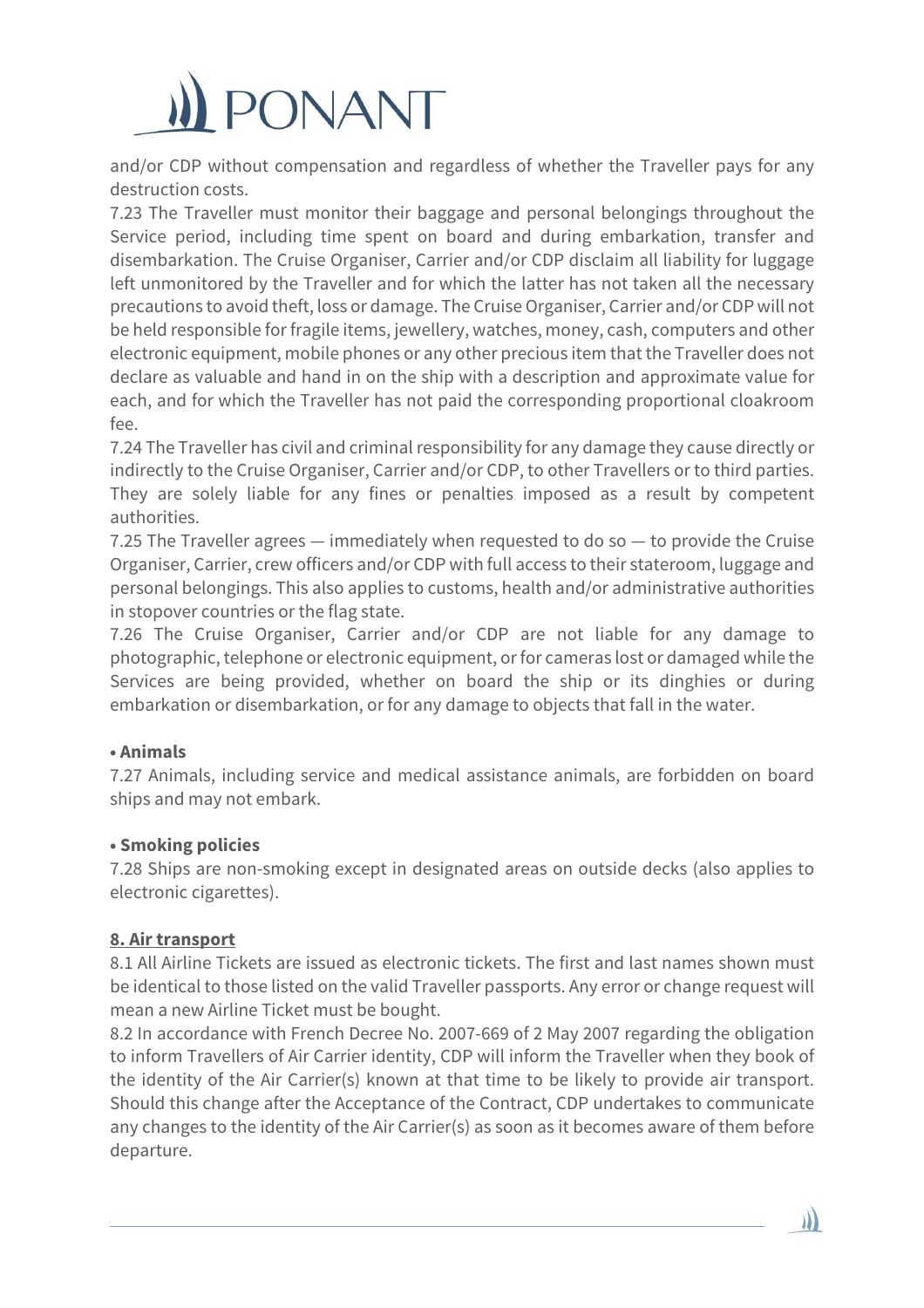

8.3 Airlines can have code-share agreements whereby two or more share the same flight, with one being the named airline and the other operating the flight with its own aeroplane. 8.4 "Direct flight" means no aircraft changes but does not preclude the possibility of one or several stops. "Non-stop direct flight" means no aircraft changes and no stops.

8.5 The schedules and transport types mentioned by CDP are those provided by the Air Carriers. Therefore, they are indicative until departure and subject to amendment for a variety of reasons (additional stops, atmospheric conditions, air traffic permissions, strikes, etc.). In accordance with the Warsaw and Montreal Conventions, flight schedules and routes, and departure airports and destination airports are never contractual elements of the Travel Ticket and as a result CDP cannot be held responsible for these changes beyond its control.

8.6 Any technical, climatic or political incident, delay, cancellation or strike, additional stop, change of aeroplane, change of route, etc. that arises while air transport is being provided cannot be blamed on CDP and cannot give rise to compensation for any reason. If the Traveller wishes to forfeit the benefit of a Service, they will be liable for the cancellation charges shown below.

8.7 The Air Carrier's liability is limited in the case of damages, complaints or claims of any kind in accordance with the Airline Ticket terms. CDP will not reimburse any expenses (taxis, meals, hotels, etc.) once the Traveller becomes the Air Carrier's responsibility. The consequences of accidents/incidents that may occur during air transport are governed by the Warsaw and Montreal Conventions, or by local regulations governing national transport in the country concerned.

8.8 On scheduled international flights, depending on the Air Carrier, the general baggage allowance (excluding benefits for loyalty programme members) is strictly limited to 23 kg maximum in the hold and 8 kg maximum per Traveller in the cabin. On scheduled domestic flights, the allowance is generally between 15 and 20 kg maximum in the hold. On flights chartered by CDP, the hold baggage allowance is 23 kg (subject to confirmation by the Air Carrier selected) and 5 kg maximum per piece of cabin baggage. Travellers should pack carefully with these restrictions in mind. Air Carriers will not hesitate to bill for excess baggage and sometimes refuse to check in overly heavy or bulky luggage for stringent security reasons. CDP and the Air Carrier cannot be held responsible if a Traveller is denied check-in due to their baggage being too heavy.

#### **9. Transfer of the Contract**

9.1 In accordance with Article R.211-7 of the French Tourism Code, and only where this code applies to CDP, the Traveller can transfer their Contract to a third party who fulfils the same conditions as they do for all Services, as long as the latter have not yet begun.

9.2 The transferor and transferee must inform CDP of this decision by any means that allows for acknowledgement of receipt (registered letter, email, fax, etc.) no later than 10 business days before the start of the Services. After this, charges may apply.

)))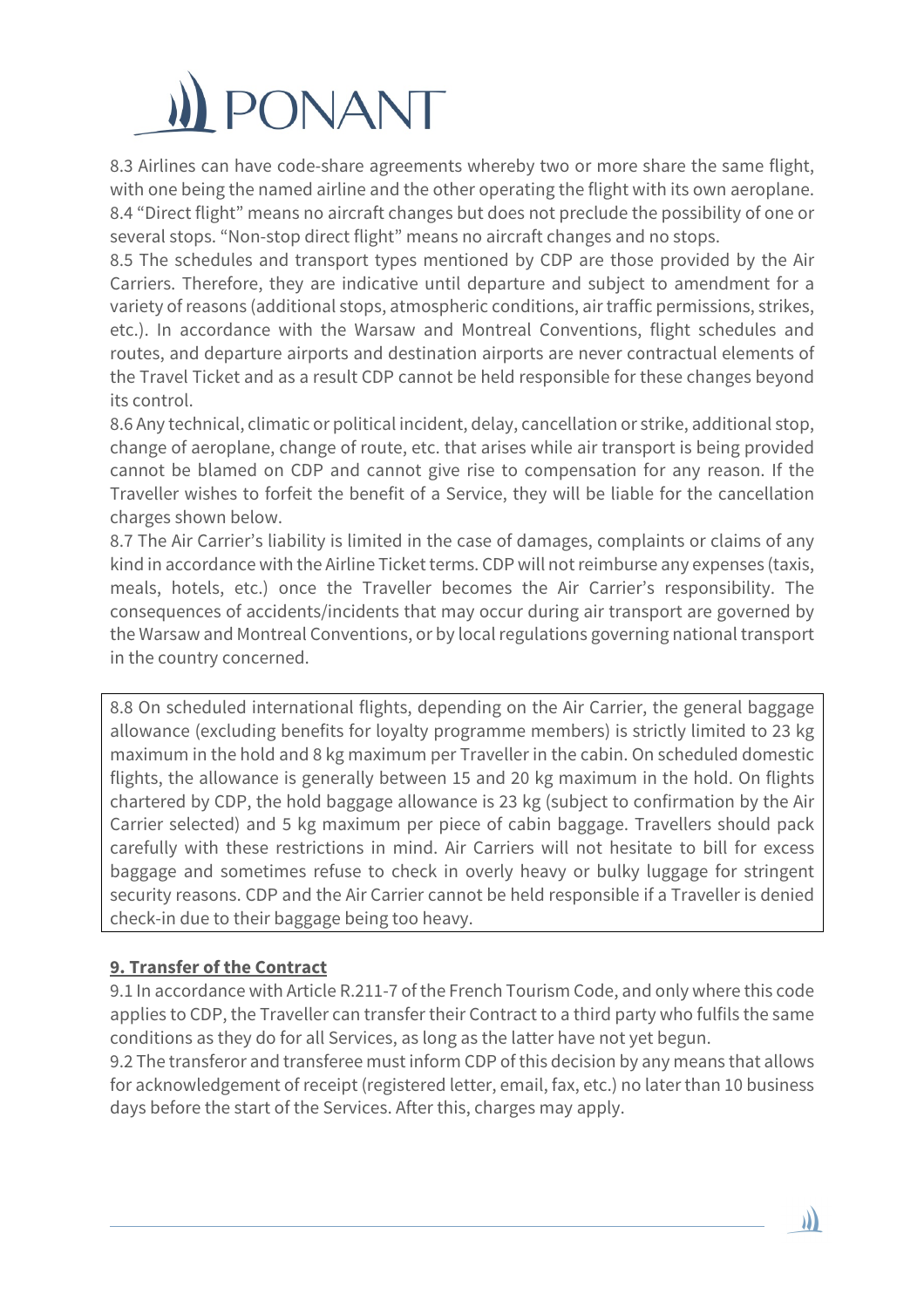# **ONANT**

9.3 Should the Traveller transfer their Contract without informing CDP in line with the process set out above, this assignment will not be valid and the Services covered in the Contract will be cancelled without any refund.

# **10. Cancellation or amendment of the Contract**

10.1 Under Article L.121-21 of the French Consumer Code, Travellers should note that they do not have the right to withdraw from the Contract set out in Article L.121-17 of the Consumer Code.

10.2 Unless otherwise agreed with CDP, the Traveller cannot amend the Services described in the Contract.

10.3 If the Traveller wishes to amend or cancel part or all of the Services described in the Contract, they must inform CDP by any means that allows for acknowledgement of receipt (fax, email, registered letter, etc.) as soon as circumstances change such that this amendment or cancellation is required. The document dispatch date will be taken as the invoice date for the change and/or cancellation fees.

With the exception of PONANT Yacht Club Grand Admirals and Commodores, all alteration requests will be treated as cancellation requests and therefore covered by paragraph 10.5 governing cancellation fees.

10.4 Specific terms and conditions for alteration requests from PONANT Yacht Club Grand Admirals **and Commodores:** In the event of the first alteration of a tourism package: no fees shall be applied to the cruise service, as long as the request is made within a timeframe of at least 90 days before the departure of the cruise. This timeframe shall be extended to 150 days for Expedition Cruise programmes. New departure must be within 12 months after the date of the departure initially scheduled. Only one alteration without penalty charges per period of 12 months and per person is entitled to Grand Admiral and Commodore member status, regardless of the cruise. Any alteration request aside from the alteration of the first cruise shall be subject to the general sales condition applicable by default.

10.5 Cancellation fees:

For all PONANT & PAUL GAUGUIN Cruises:

Cruise cancellation requests will be subject to the following charges, regardless of stateroom or suite resale:

Date of Cancellation

• Within 15 days after the booking is confirmed: no cancellation fees for the cruise service only

• From 15 days after the booking is confirmed to 181 days before the start of the cruise: \$250 per passenger and per cruise for the cruise service only

)))

• From 180 – 91 Days Prior to Departure Date: 25% of total amount of the Services

• Under 91 Days Prior to Departure Date: 100% of Full Fare total amount of the Services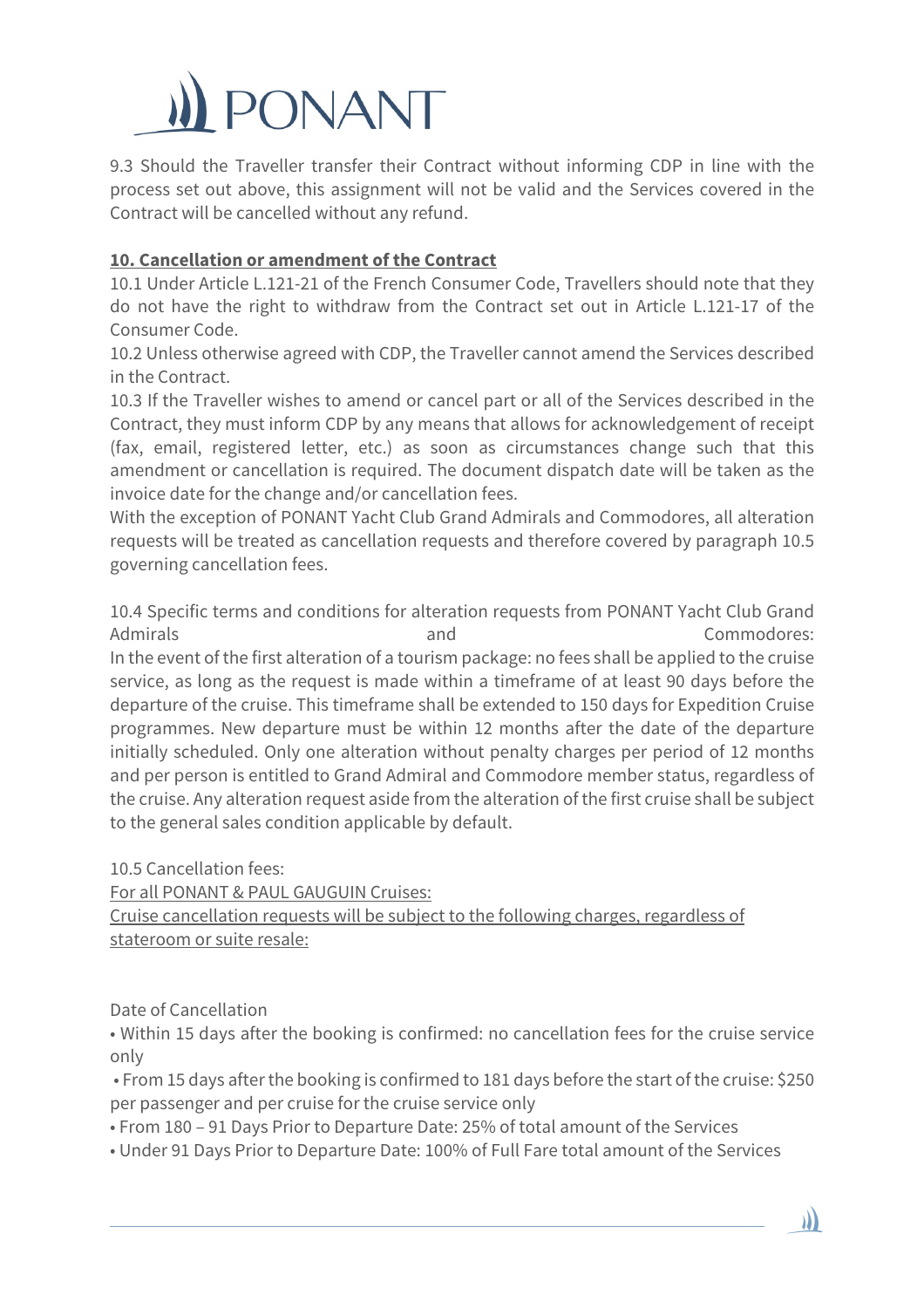# ONANT

For this purpose, "Departure Date" means the date the sea, air/sea or air/sea/land program first departs and "Full Fare" & "total Service amount" means the full cost of any cruise, hotel or air component purchased from PONANT & PGC

# For other services:

No refund will be given for cancelling or forfeiting an air- or land-based Service included in the contract, or any service forming part of the Cruise, no matter the reason.

10.6 Should a Traveller be absent due to force majeure or to their death, the Contract is terminated when notice is given by the Traveller or their assignee before the Contract begins. A quarter of the Contract price is then due to CDP. The same terms apply, on their request, to family members of the Traveller prevented from travelling by force majeure or death who were travelling with them.

10.7 Travellers who do not arrive for the departure of a Service, or who find it impossible to make the departure or forfeit it for any reason whatsoever (including due to a transport delay) are not entitled to any refund.

10.8 Once the Services have begun, Travellers are obliged to pay the full Contract price, whatever the reason that has led them to forfeit the Services.

# **11. Contract cancellation, suspension and amendments by CDP**

11.1 Arrival and departure times are indicative and not final. CDP, as Cruise Organiser and/or Carrier and/or Package Seller cannot guarantee that timings will coincide with transport connections (plane, train, etc.).

11.2 CDP may allocate Travellers staterooms other than those initially planned.

11.3 CDP reserves the right to suspend a Cruise, or to change the itinerary, for any reason it deems valid and cannot be held liable for any loss or damages in this case.

11.4 In cases of unfavourable weather conditions, or due to the political or social situation in a stopover country, or for any other reason that could compromise the safety of Travellers, goods or the ship, or in light of orders imposed by public authorities, the Cruise Organiser and/or the Carrier and/or CDP reserves the right to change the itinerary, ports of call or destination port, to delay or terminate the trip, to divert the ship, to tow or be towed, or to transfer Travellers and their luggage to another transport method, even if this means the programme being extended or shortened.

11.5 The ship may provide assistance to any person or property at sea in any situation and cannot be held responsible for the consequences of changes to the Cruise programme for this reason.

11.6 Where CDP is required, for reasons outside its control, to change the Cruise after Travellers have boarded, the latter cannot claim any compensation from either CDP or the Carrier or the Cruise Organiser other than a refund for Services not performed and not replaced or for the Ticket share not used less all costs incurred. However, CDP can claim from Travellers the extra costs of further services provided to Travellers due to a trip being extended.

11.7 In the case of external events outside the control of the Cruise Organiser and/or the Carrier and/or CDP, or for any reason pertaining to Traveller or ship safety, or due to a lack of participants, CDP can cancel the Cruise and must inform Travellers and/or where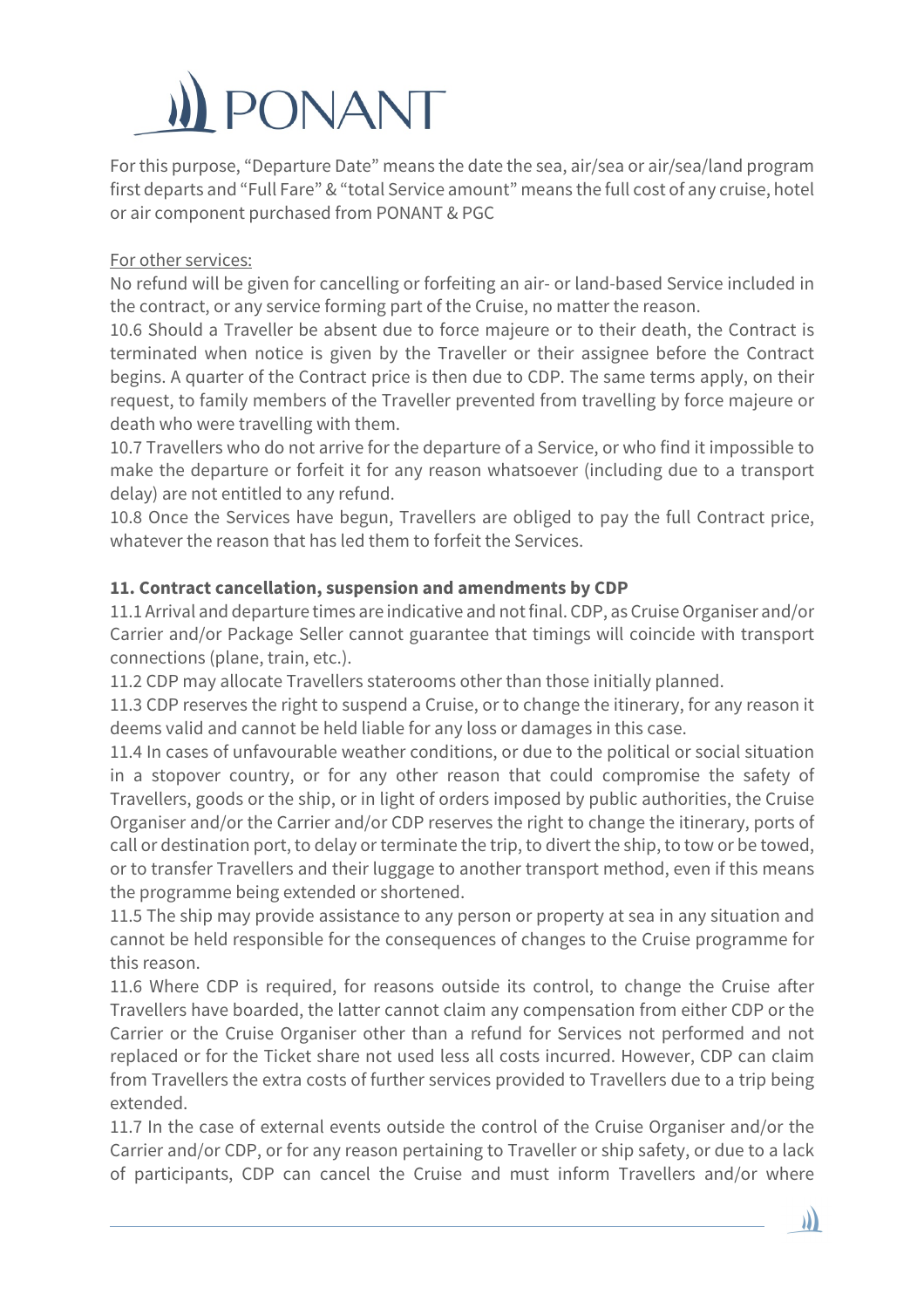# **PONANT**

appropriate the Cruise Organiser by registered letter with acknowledgment of receipt, or by email, or via a press release.

11.8 Cruises and other CDP Services are subject to a minimum number of participants.

11.8.1 CDP reserves the right to cancel a cruise up to 21 days before departure if the number of Travellers registered is below or equal to 50% of the ship's "Passenger Capacity" (200 Passengers for Expedition Cruise programmes and 244 for other Cruises on board L'AUSTRAL, LE BORÉAL, LE LYRIAL and LE SOLÉAL; 55 for LE PONANT; 172 Passengers for PONANT EXPLORERS ships; 270 Passengers for LE COMMANDANT-CHARCOT; 332 for the MS *Paul Gauguin*).

11.8.2 CDP reserves the right to cancel any service other than the cruise if the number of Passenger participants is below 20 (unless otherwise stated).

11.9 Where CDP is the Cruise Organiser, and no matter the reason for cancellation, no compensation is due to the Traveller, who will be able to choose between the following solutions:

(i) A full refund of the Contract price; (ii) Another Service at the same price; (iii) A Service at a lower price and a refund for the price difference between the two Services based on the advertised prices. Travellers must inform CDP of their choice as soon as possible and in any event before the deadline mentioned in the cancellation documents.

11.10 Transport included in the Services is booked by CDP in line with the terms and conditions of each service provider. CDP reserves the right to substitute one form of transport for another, or one hotel for another in the same category. In the latter case, if the hotel is in a lower category, Travellers will be refunded for the overpayment.

11.11 All services are offered subject to availability. If there are no more spaces in the class offered, CDP can provide extra places for a surcharge, depending on availability.

# **12. Liability**

12.1 When acting as Maritime Carrier, CDP is responsible for any damage to Travellers in line with the compensation provisions and limitations in the following texts, according to their respective fields of application: Articles L5421-1 to L5421-8 of the French Transport Code and Regulation (EC) No. 392/2009 of the European Parliament and of the Council of 23 April 2009. Where this regulation applies, the compensation limits for the Carrier in cases of death or bodily injury are 400,000 special drawing rights per Traveller and per event.

12.2 When acting as Maritime Carrier, CDP is responsible for any damage to baggage in line with the compensation provisions and limitations in the following texts, according to their respective fields of application: Articles L5421-9 to L5421-12 of the French Transport Code, French Decree No. 67-268 of 23 March 1967 amended by Decree No. 86-1065 of 24 September 1986 and Regulation (EC) No. 392/2009 of the European Parliament and of the Council of 23 April 2009. Where this regulation applies, the maximum compensation for the Carrier to provide for baggage loss or damage is 2,250 special drawing rights per passenger and per carriage, with an allowance of 149 special drawing rights per Traveller applied in all cases. Where Regulation (EC) No. 392/2009 does not apply, the maximum compensation for the Carrier to provide for baggage loss or damage is €1,520 euros per Traveller and per carriage. 12.3 When acting as Maritime Carrier, CDP is always subject to the compensation limitations stated in the London International Convention of 19 November 1976 as amended by the

))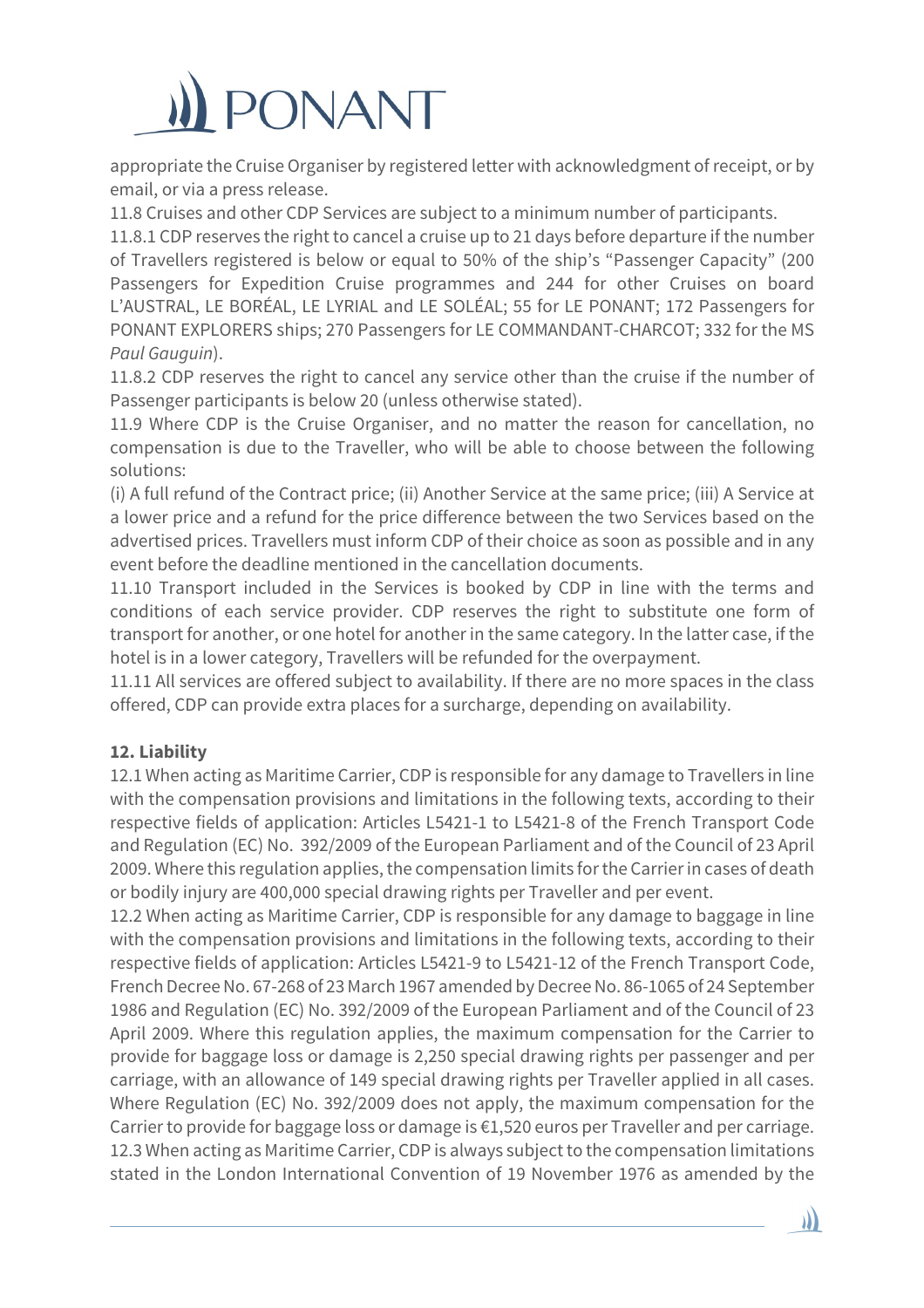# ONANT

Protocol of 1996, and these limits take precedence over any other limit indicated by a nonmandatory text.

12.4 For any bodily injury or material damage sustained on board the ship or its dinghies or crafts during embarkation or disembarkation, or occurring during sea transport, CDP, when acting as Cruise Organiser, is responsible within the same limits and terms as the Carrier. Where this injury or damage occurs outside these circumstances, but between the beginning and end of the cruise, any compensation due to the Traveller from the Cruise Organiser and/or CDP is capped at half the price of the Cruise.

12.5 When acting as travel package seller within the meaning of the French Tourism Code, CDP is responsible for damage to Travellers or their baggage within the limits and terms set out in Article L.211-16 of the code. CDP cannot be held responsible for the consequences of the following events:

a) Loss or theft of Tickets, failure to present identity and/or health documents, or presenting expired documents, or those with an insufficient period of validity (identity cards, passports, visas, vaccination certificates, etc.) or not matching the information in the documents issued to the Traveller.

b) Incidents or events that are unforeseeable and insurmountable involving a third party outside the travel contract (force majeure). When cancellation is necessary due to force majeure circumstances and/or for Traveller safety reasons and/or where required by an administrative authority, whether French or foreign.

12.6 CDP, as Cruise Organiser, Carrier and/or Package Seller is expressly not responsible for immaterial damages, loss of enjoyment and punitive or assimilated damages.

12.7 Where a Traveller is not permitted to board a ship – including after or during a stopover – in the circumstances mentioned in Article 6, neither CDP as Cruise Organiser, Carrier and/or Package Seller, nor the ship Captain or crew are responsible in any way whatsoever. 12.8 CDP is in no way responsible for bodily injury, or material or non-material damages caused by war, blockades, riots, strikes, social conflicts, acts of piracy or terrorism, epidemics or quarantines, disasters and natural catastrophes, nuclear fusion, fission, pollution or explosions or their consequences, the closure of departure, stopover or destination ports, the detention, requisition or seizure of the ship for any reason, the use of the ship for special State needs, or by the simple threat of the above events. It is also not responsible for damages caused by a Traveller voluntarily participating in a brawl or dangerous activity not required to save a human life.

12.9 CDP is in no way responsible for damages caused by suspending and/or amending a trip due to force majeure, war, blockades, riots, strikes, social conflicts, acts of piracy or terrorism, epidemics or quarantines, disasters and natural catastrophes, nuclear fusion, fission, pollution or explosions or their consequences, the closure of departure, stopover or destination ports, the detention, requisition or seizure of the ship for any reason, the use of the ship for special State needs, or by the simple threat of the above events.

12.10 Where CDP as Cruise Organiser and/or Carrier and/or Package Seller is responsible for transporting luggage in the period before or after the ship lands, it acts as the Traveller's authorised representative and its responsibility is not substituted for that of the carriers tasked with transporting the baggage.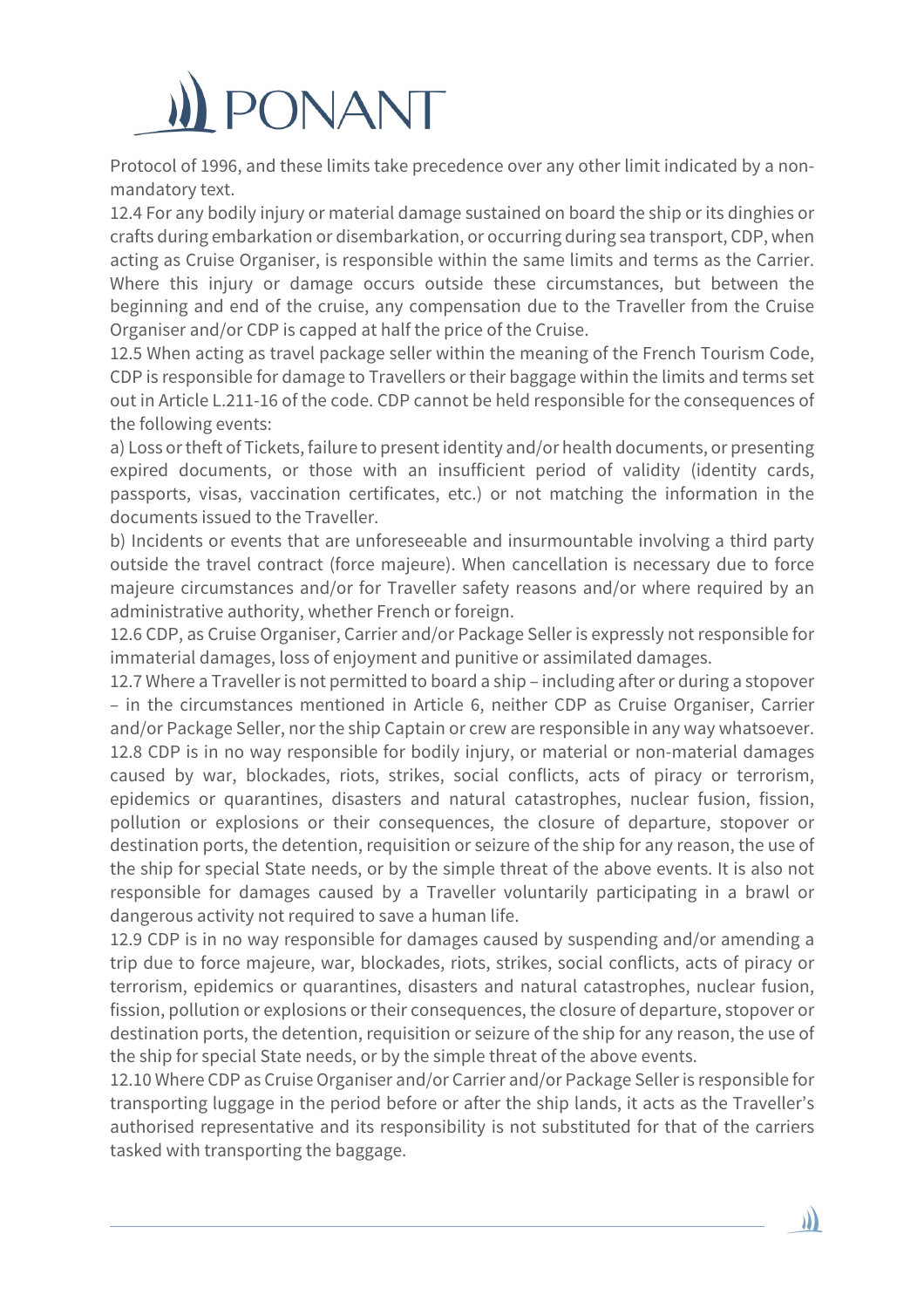

12.11 Luggage not claimed on the arrival of the ship or of any other transport method stays in port at the Traveller's expense and risk.

12.12 Any delay to baggage delivery that is detrimental to the Traveller will only give rise to compensation not exceeding 20% of the amount that would be due if luggage left in the hold were lost under the terms of Article 12.2. CDP has 3 (three) months to search for lost luggage.

12.13 Except where specific written contractual agreement has been provided to the contrary, land and air transport, Transfers, watersports activities and scuba diving from the ship, services included in the Pre- and Post-Cruise Services, Excursions/Extensions, excursions on land including, where relevant, hotel and restaurant bookings and guided tours, even when reserved on the ship or through CDP and invoiced by the latter, are provided by independent third-party contractors who are not representatives or employees of the Cruise Organiser, Carrier, Package Seller and/or CDP. Travellers use these services at their own risk and CDP, as Cruise Organiser, Carrier and/or Package Seller, acts only as an intermediary and does not assume any responsibility for these services, including cases of bodily injury or material damage, cancellation, delays or programme changes.

12.14 For Expedition Cruises, all Travellers taking part in external activities agree to participate in good conscience and only at their own risk. Each person is responsible for their own physical fitness, safety, behaviour and comfort. Travellers must attend on-board information briefings. CDP, its directors, administrators, officers, crew members and expedition team members, and activity leaders, cannot be held responsible for any loss or damage sustained while participating in external activities offered during Expedition Cruises.

#### **13. Price adjustment**

13.1 The prices quoted by CDP are based on economic conditions on the publication date. These economic data include, among other things, the cost of transport and fuel, charges and taxes relating to the services offered (fees to enter and/or leave countries visited, airport or port taxes, embarkation or disembarkation taxes, visa fees, tourist site entrance fees), exchange rates used when compiling programme prices. CDP expressly reserves the right to adjust prices. Any change to the costs of transport, fuel, tax, charges, euro or dollar exchange rates or special drawing rights and visa fees will be fully reflected in trip prices by incorporating agent commission where required. Where the French Tourism Code applies, CDP can also lower the Price by applying Article L.211-12, on the understanding that in this case no price change can occur under 30 business days before the scheduled departure date.

13.2 Where the French Tourism Code applies, the Traveller will be notified of price rises by registered letter with acknowledgment of receipt – or by any other means that allows for acknowledgement of receipt – with a notice period of 30 (thirty) days before departure. Having been alerted, the Passenger and/or Ticket buyer can terminate their contract and obtain an immediate refund of the amount already paid penalty-free by contacting the Seller in writing within 7 (seven) days of being notified of the Price increase.

 $\mathbf{y}$ 

For cruise services only, the potential daily surcharge (S) will be calculated as follows: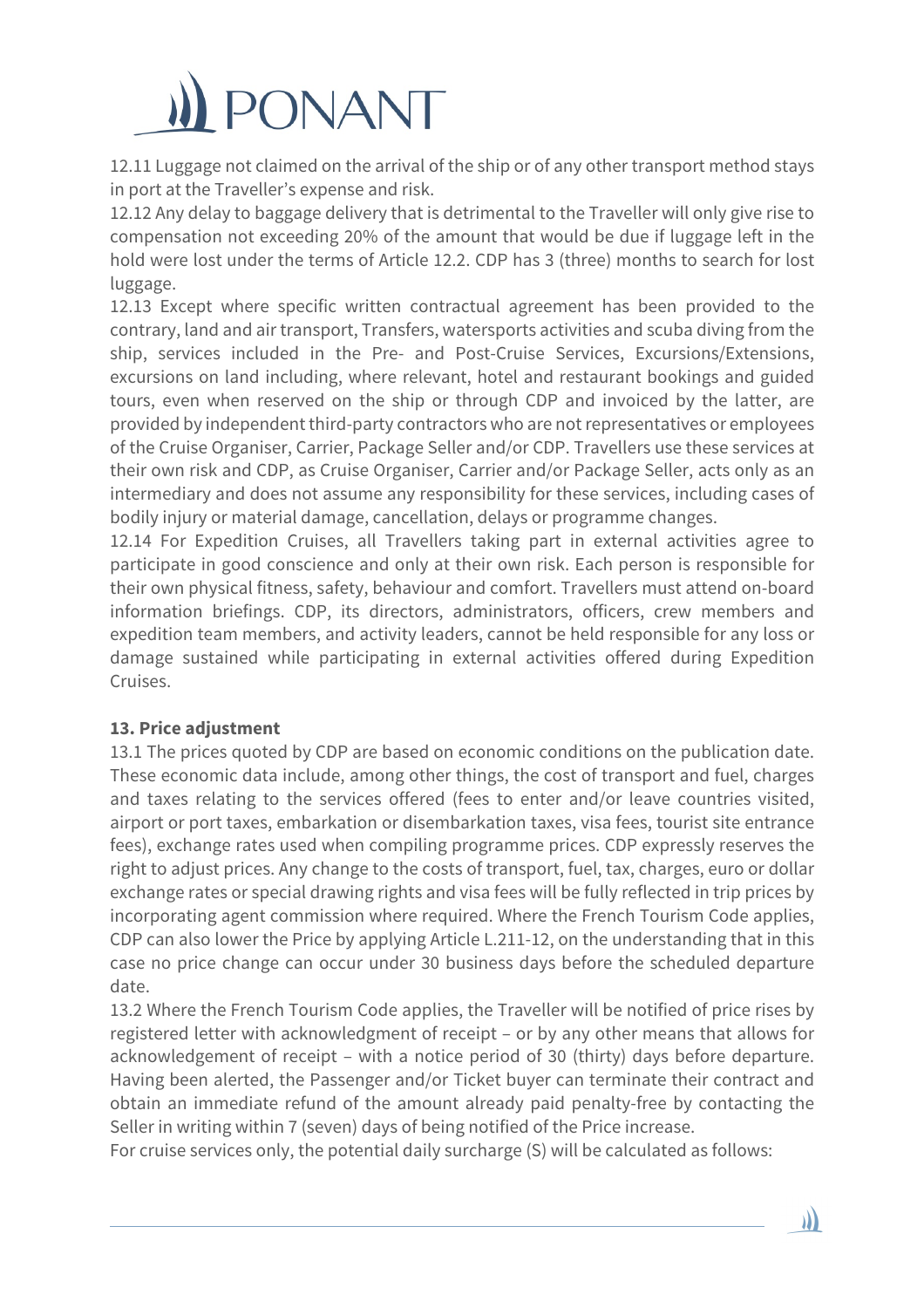

S = [(variation in MDO\* price X MDO daily consumption\*\*) / Ship capacity\*\*\*] X MDO cruising time + [(variation in LNG\* price X LNG\*\* daily consumption + variation in MDO\* price X MDO\*\* daily consumption/k\*\*) / Ship capacity\*\*\*] X LNG cruising time

(\*): MDO: Gasoil 0.1 FOB Rotterdam barge in \$US

LNG Northern Hemisphere cruises: TTF + \$2.5/MMBtu converted into tonnes with LNG heat of combustion = 46 MJ/kg, where \$2.5/MMBtu corresponds to the cost of usage and bunkering at the LNG terminal in the Rotterdam area.

LNG Southern Hemisphere cruises: Henry Hub + \$7/MMBtu converted into tonnes with LNG heat of combustion = 46 MJ/kg, where \$7/MMBtu corresponds to the costs of relay to the liquefaction site + cost of liquefaction + cost of delivery + cost of usage and bunkering.

(\*\*): L'AUSTRAL, LE BORÉAL, LE SOLÉAL and LE LYRIAL: 20t; LE PONANT: 5.5t; PONANT EXPLORERS ships: 15t; LE COMMANDANT-CHARCOT: LNG 36t; MDO 43t; k = 72.

(\*\*\*): L'AUSTRAL, LE BORÉAL, LE SOLÉAL and LE LYRIAL: 200 for Expedition Cruises and 244 for other programmes; LE PONANT: 55; PONANT EXPLORERS ships: 172; LE COMMANDANT-CHARCOT: 270 in the Northern Hemisphere and 200 in the Southern Hemisphere; MS PAUL GAUGUIN: 332.

# **14. Travel insurance**

14.1 The sale of Services by CDP does not include any kind of insurance.

14.2 CDP asks that every Traveller has full and adequate travel insurance covering the risks of cancellation, assistance being required, repatriation, damages to and loss of baggage, and medical expenses. Proof of this insurance must be sent to CDP before departure.

The Traveller is solely responsible for taking out such insurance at their own expense. CDP offers insurance covering these risks that can be taken out and paid for in full at the Acceptance of the Contract. Please contact us for more information. If the Traveller has not taken out such insurance, they accept responsibility and any costs linked to medical expenses, evacuation for health

reasons, or repatriation. For some specific cruises, CDP can ask Travellers who do not provide proof of insurance to sign a waiver.

# **15. After-sales**

15.1 Any comment or claim relating to a trip or stay must be sent by registered letter with acknowledgment of receipt detailing precisely how the event unfolded and the alleged harm, either to Compagnie du Ponant - 408 Avenue du Prado 13008 MARSEILLE, FRANCE if the Traveller concluded their Contract direct with CDP, or to the travel agency that sold the Services. This must be done within one month of the return date or the right to do so will be lost. CDP encourages passengers to fill in satisfaction surveys distributed on board the ship at the end of the Cruise.

15.2 Having contacted the after-sales service mentioned in Article 15.1, and if a satisfactory response is not received within 60 days, the Traveller can contact the French Travel and Tourism Ombudsman, details for which are available at www.mtv.travel.

15.3 Any legal action by a Traveller against CDP as Cruise Organiser and/or Carrier must be brought within a certain period after the date the Traveller disembarked or should have

I)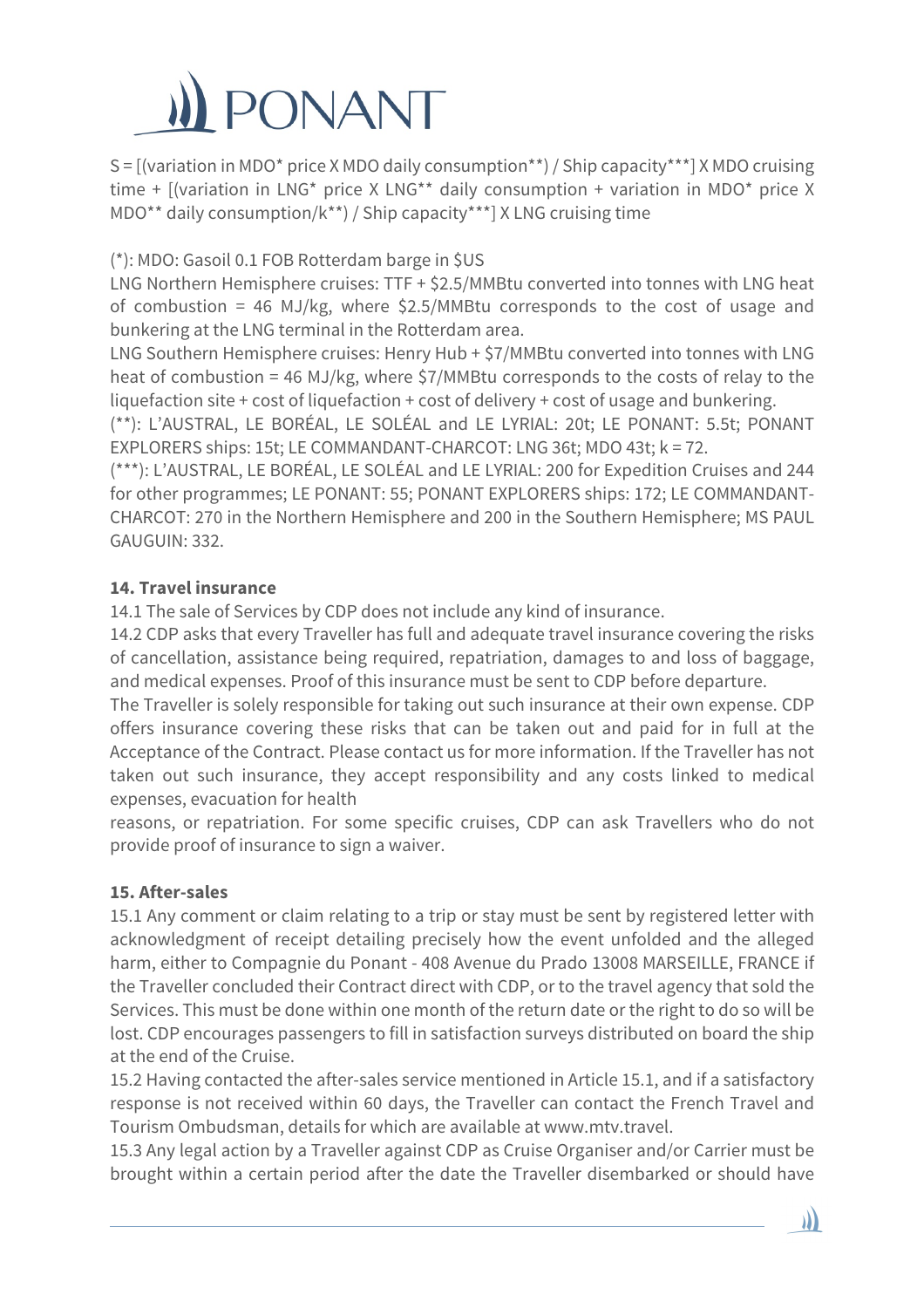

disembarked: 1 (one) year for material damage and 2 (two) years for bodily injury, otherwise the right to claim will be forfeited.

15.4 Any legal action against CDP as Package Seller must be brought within the time periods set out in Articles 2224 and 2226 of the French Civil Code.

# **16. Applicable Law and Jurisdiction**

16.1 This Contract is governed by French law.

16.2 Only courts within the jurisdiction of the Tribunal de Grande Instance de Marseille, France, are competent to hear any case against CDP, its employees, subsidiaries, or subcontractors, even with the introduction of third parties.

#### 17. Personal data & image rights

• Travellers, including minors and other people in the care of travellers, are liable to be photographed and/or filmed during their stay for commercial purposes (the aforementioned photos and videos which feature the traveller can be purchased by the former as souvenirs). By participating in activities organised before, during or after their cruise, travellers authorise CDP to broadcast and or reproduce their image on digital terminals, digital monitors, computers, television screens in the staterooms and common areas, as well as on the CDP App and tablet to ensure distribution, promotion and sales.

• Any reproduction or broadcasting of their image is occasional during the course of the cruise. Any films or photos taken will no longer be broadcast and/or reproduced on the ship after the people concerned have left the ship, and will be destroyed within two months to ensure a quality after-sales service if necessary.

• If travellers do not wish to be involved in reports / photos, they need to speak to one of the staff on board (Reception, Reception & Travel Manager, Hotel Director, Cruise Director, Photographer, Video maker) and/or let their wishes be known when making the booking. • A photo or photos may only be deleted if requested to do so by the traveller(s).

#### **18. Extract from the French Tourism Code**

The information contained in the paper brochures and on the CDP website constitutes the prior information provided to the Traveller and mentioned in Article L.211-9 of the French Tourism Code. However, in line with Article R.211-5 of the Tourism Code, Compagnie du Ponant expressly reserves the right to amend certain elements before the Acceptance of the Contract. Extract from the French Tourism Code establishing the rules for operations relating to the organisation and sale of journeys or stays:

### **Article R.211-3:**

Subject to the exclusions set out in the third and fourth paragraph of Article L.211-7, any offer and sale of travel services or stays will give rise to the delivery of appropriate documents meeting the requirements set out in this section. In the case of sale of air tickets or transport tickets on scheduled routes excluding the services related thereto, the seller shall deliver to the buyer one or several tickets for the entire trip issued by the carrier, or under its responsibility. In the case of transport on demand, the name and address of the carrier on whose behalf the tickets are issued must be mentioned.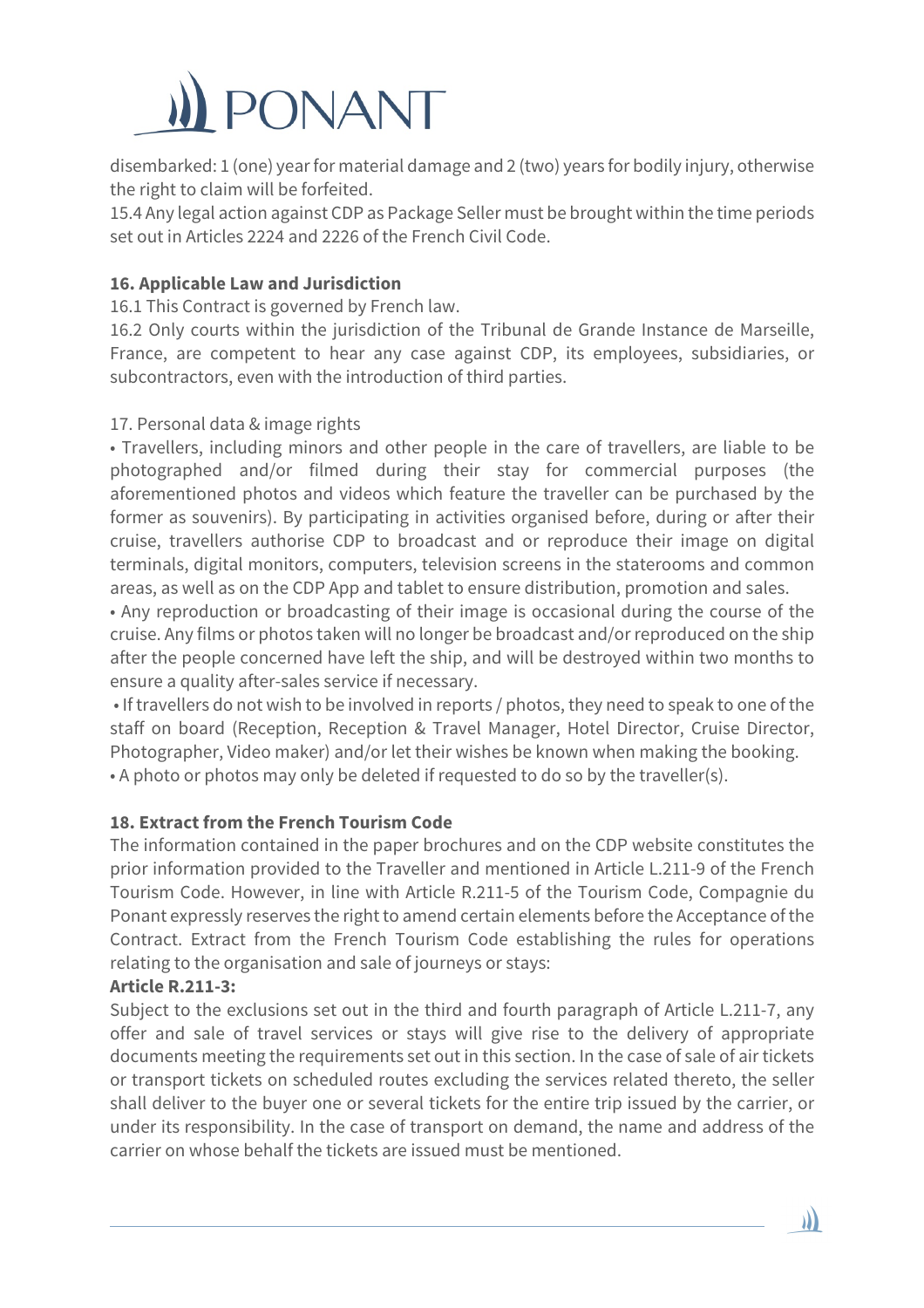

Separately invoicing the various elements of the same tourist package price does not relieve the seller of their obligations under the regulatory provisions of this section.

### **Article R.211-3-1:**

The exchange of pre-contractual information or the provision of contractual conditions shall be done in writing. This may be electronically under the terms of validity and conditions set out in sections 1369-1 to 1369-11 of the French Civil Code. The name or business name and address of the seller and its registration in the register provided for in point a of Article L.141-3 or, where applicable, the name, address and registration of the federation or union mentioned in the second paragraph of Article R.211-2 are mentioned.

#### **Article R.211-4:**

Prior to the Acceptance of the Contract, the seller must provide the customer with information on prices, dates and other components of the services provided during the journey or stay, such as:

1) The destination, means, characteristics and categories of transport used;

2) Type of accommodation, location, level of comfort and main features, its approval and its tourist classification corresponding to the regulations or customs of the host country; 3) Meals provided;

4) Description of the itinerary when it is a tour;

5) The administrative and health formalities to be completed by nationals of another EU member State or a State party to the European Economic Area agreement, notably as regards crossing borders and completion times;

6) Visits, excursions and other services included in the package or available at extra cost;

7) The smallest or largest size of the group required for the trip or stay to take place, as well as, if the trip or stay is subject to a minimum number of participants, the deadline set for informing the customer in the event of the cancellation of the trip or stay. This deadline cannot be less than twenty one days before departure;

8) The amount or percentage of the price to be paid as a deposit on the Acceptance of the Contract and the schedule for payment of the balance;

9) The methods of price adjustment as set out in the contract pursuant to Article R.211-8;

10) The terms and conditions for cancellation of a contractual nature;

11) Cancellation conditions set out in Articles R.211-9, R.211-10 and R.211-11;

12) Information on the optional purchase of an insurance contract covering the consequences of certain cases of cancellation, or an assistance contract covering certain specific risks, including repatriation costs in the case of accident or illness;

13) When the contract includes air transport, information for each flight leg, under Articles R.211-15 to R.211-18.

#### **Article R.211-5:**

Prior information provided to the customer binds the seller, unless the seller has expressly reserved the right to amend certain elements within it. In such a case, the seller must clearly indicate to what extent these changes may occur and to what elements.

In any event, the changes made to the prior information must be communicated to the customer in writing before the Acceptance of the Contract.

**Article R.211-6:**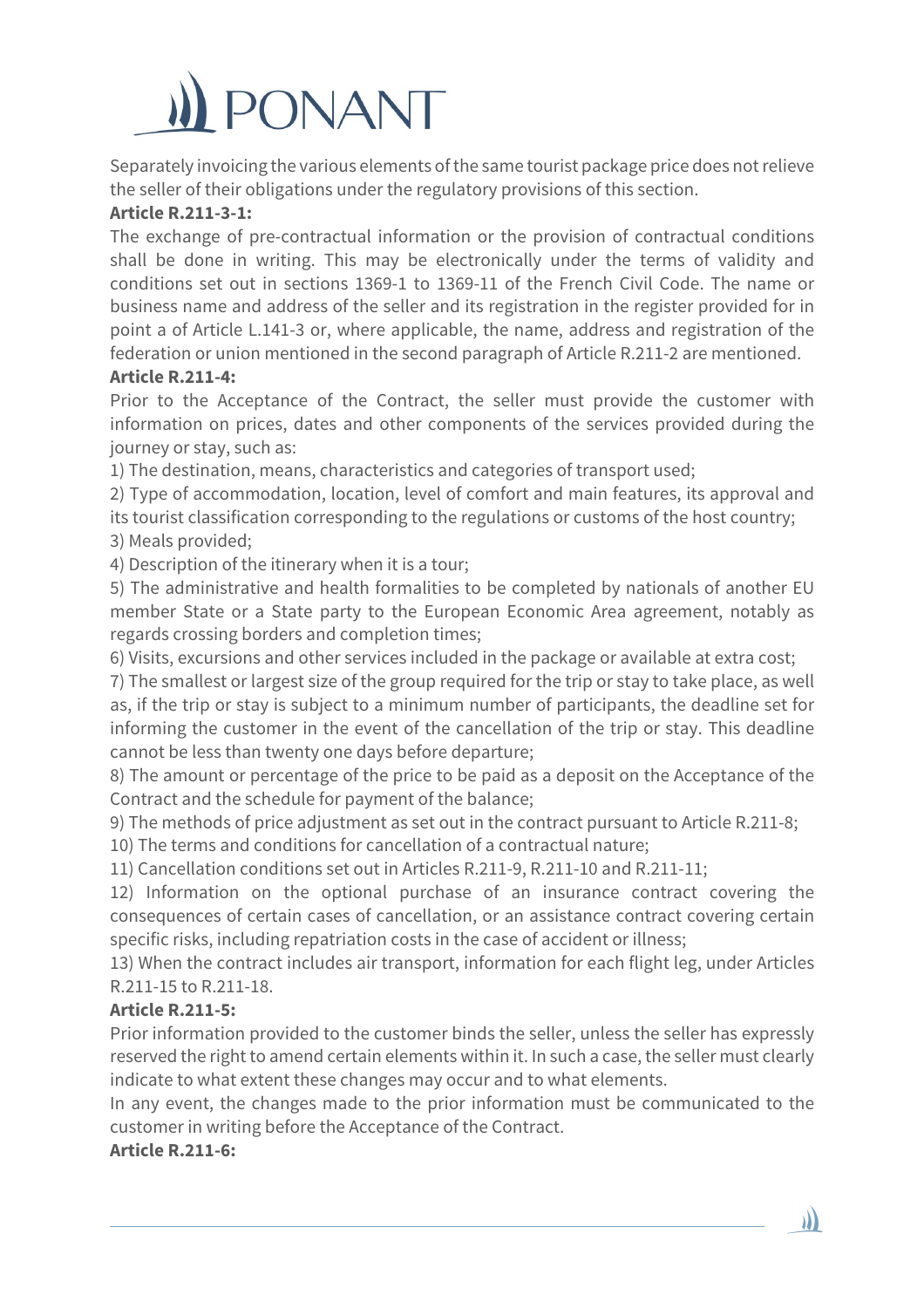

The contract between the seller and buyer must be in writing, in two copies, signed by both parties, and one of which should be given to the buyer. When the contract is concluded electronically, it is concluded pursuant to Articles 1369-1 to 1369-11 of the French Civil Code. The contract must include the following clauses:

1) The name and address of the seller, their guarantor and their insurer, as well as the name and address of the organizer;

2) The travel destination(s) and, where there are multiple destinations, the relevant periods, with dates;

3) The means, characteristics and categories of transport to be used; the dates, times and points of departure and return;

4) The type of accommodation, location, level of comfort and main features, and its tourist classification corresponding to the regulations or customs of the host country;

5) The meals provided;

6) The itinerary when it is a tour;

7) The visits, excursions or other services included in the total price of the trip or stay;

8) The total price of services invoiced and an indication of any adjustment to this billing under the provisions of Article R.211-8;

9) An indication, where applicable, of charges or taxes relating to certain services such as landing, disembarkation or embarkation fees at ports and airports and tourist taxes if these are not included in the price of the service(s) provided;

10) The timing and terms of payment; the final payment made by the buyer cannot be for less than 30% of the price of the trip or stay and must be made when documents for the trip or stay are issued;

11) Any particular terms and conditions requested by the buyer and agreed to by the seller; 12) The way in which the buyer can submit to the seller a complaint for non-performance, or poor performance of the contract. Any complaint must be sent as soon as possible by any means that allows for acknowledgement of receipt (fax, email, registered letter, etc.) and, where applicable, notified in writing to the trip organiser and to the provider of services concerned;

13) The deadline for informing the buyer in the event of a trip or stay being cancelled by the seller, if the trip or stay is subject to a minimum number of participants in accordance with the provisions of point 7 in Article R.211-4;

14) The terms and conditions for cancellation of a contractual nature;

15) Cancellation conditions set out in Articles R.211-9, R.211-10 and R.211-11;

16) Details about the risks covered and the amount of coverage under the insurance contract covering the consequences of the seller's professional liability;

17) Details about the insurance contract covering the consequences of certain types of cancellation taken out by the buyer (policy number and insurer's name), as well as details about the assistance contract covering certain particular risks, including the cost of repatriation in the case of accident or sickness. In this case, the seller must provide the buyer with a document specifying at least the risks covered and excluded;

18) The deadline for informing the seller in the event of contract assignment by the buyer;

19) Commitment to provide the buyer, at least ten days before the scheduled date of departure, with the following information: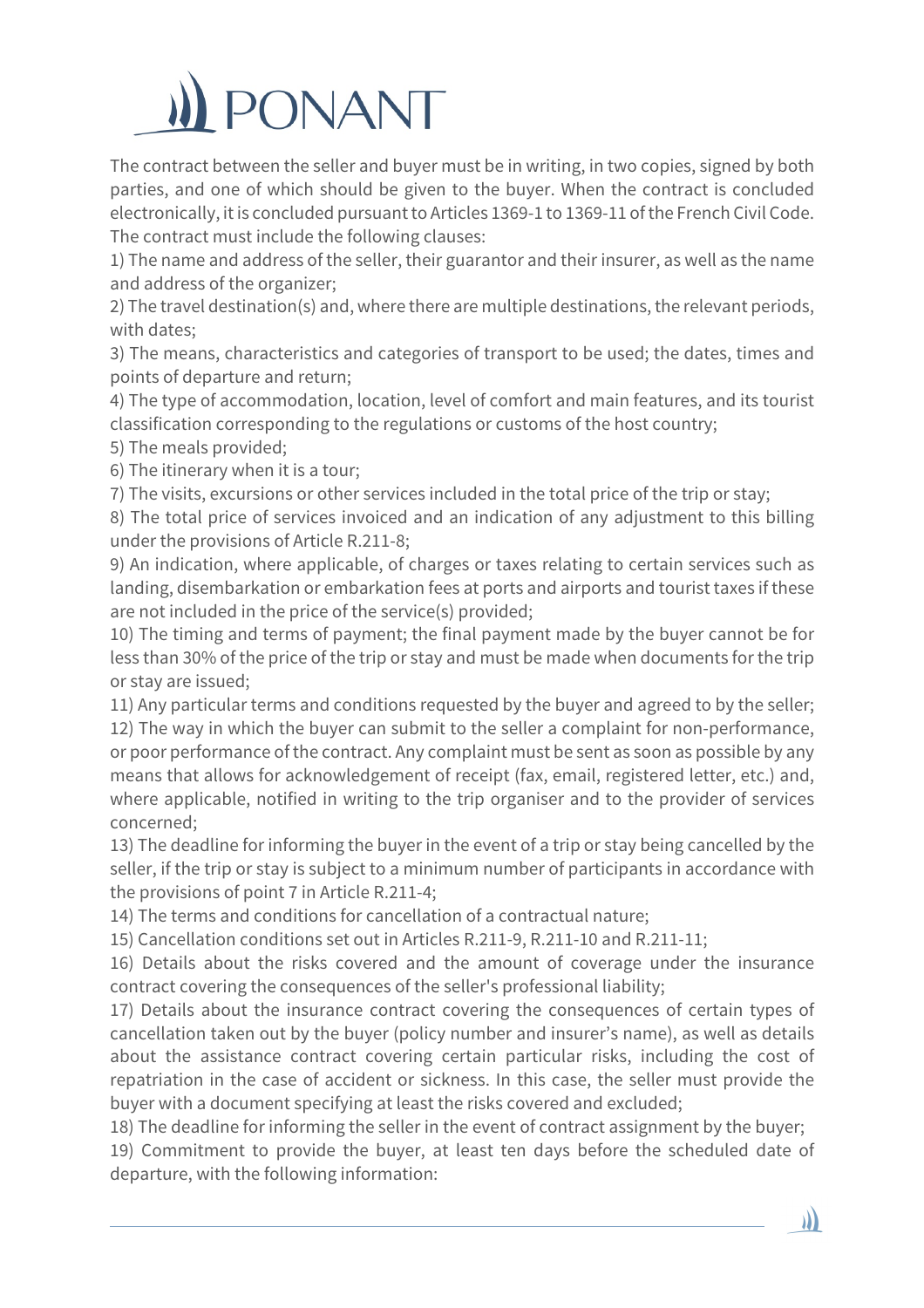

a) The name, address and telephone number of the seller's local representative or, in the absence thereof, the names, addresses and telephone numbers of the local entities that may assist the customer in the event of difficulty or, in the absence thereof, the telephone number enabling the seller to be reached in the event of an emergency;

b) For foreign trips and stays by minors, a telephone number and an address for direct contact with the child, or the person on-site locally responsible for the trip;

20) The clause providing for cancellation and refund without penalties of sums paid by the buyer in case of non-compliance with the information obligation in point 13 of Article R.211- 4.

21) The commitment to provide the buyer, in good time before the start of the trip or stay, with times of departure and arrival.

### **Article R.211-7:**

The buyer can transfer the contract to a transferee who fulfils the same conditions as they do for the trip or stay, as long as the contract has not yet had any effect. Unless more favourably stipulated to the transferor, they are obliged to inform the seller of their decision by any means that allows for acknowledgement of receipt (fax, email, registered letter, etc.) no later than seven days before the start of the trip. In the case of a cruise, this period is extended to fifteen days. Assignment is not subject in any case to any prior authorisation by the seller.

### **Article R.211-8:**

When the contract contains an express right to amend prices within the limits provided for in Article L.211-12, it must indicate the specific terms for calculating price changes, whether up or down, including the amount for related transportation costs and taxes, the currency or currencies that may affect the price of the trip or stay, the portion of the price to which the variation applies, and the exchange rate for the currency or currencies used as a reference when setting the price shown in the contract.

#### **Article R.211-9:**

When, before the buyer's departure, the seller is forced to make a change to one of the essential elements of the contract such as a significant price increase, and when it disregards the obligation to inform referred to in point 13 of Article R.211-4, the buyer may, without prejudice to claiming compensation for any damages suffered, and after being informed of this by the seller using any means that allows for acknowledgement of receipt (fax, email, registered letter, etc.):

- Either cancel the contract and obtain immediate reimbursement of the sums paid;

- Or accept the modification or replacement trip offered by the seller; an amendment to the contract specifying the changes made is then signed by the parties; any decrease in price will be deducted from any amounts still due from the buyer and if the payment already made by the latter exceeds the price of the amended service, the overpayment must be returned to them before the date of departure.

#### **Article R.211-10:**

In the event specified in Article L.211-14, when, before the buyer departs, the seller cancels the trip or stay, it must inform the buyer by any means that allows for acknowledgement of receipt (fax, email, registered letter, etc.); the buyer, without prejudice to claiming compensation for any damages suffered, shall obtain from the seller immediate